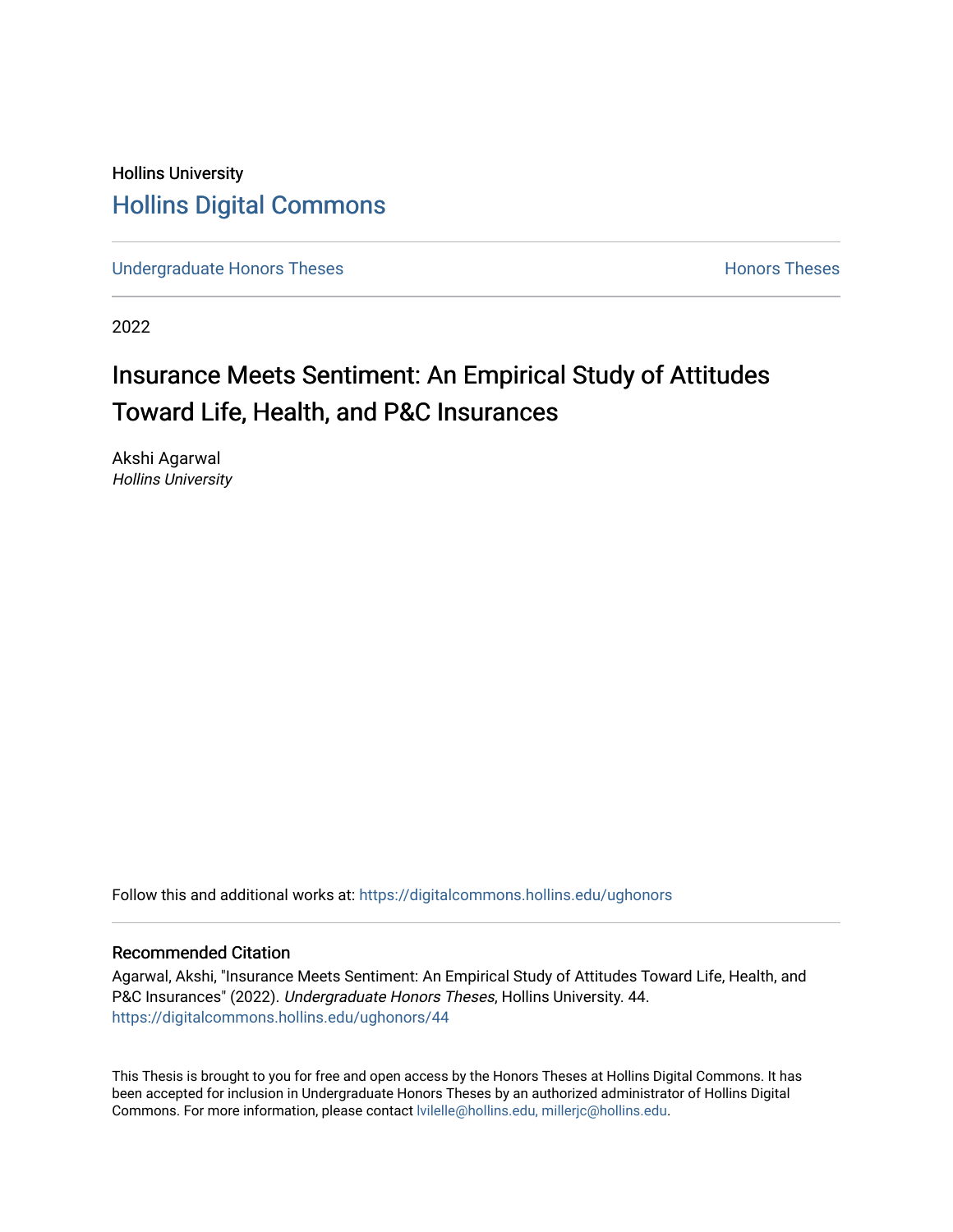## INSURANCE MEETS SENTIMENT: AN EMPIRICAL STUDY OF ATTITUDES TOWARD LIFE, HEALTH, AND P&C INSURANCES

*Akshita Agarwal* Under the direction of Dr. Julie Clark

An honors thesis submitted in partial fulfillment of the requirements for the degree of Bachelor of Science in Mathematics at Hollins University Roanoke, Virginia May 2022

Director of the Thesis:

Professor Julie M. Clark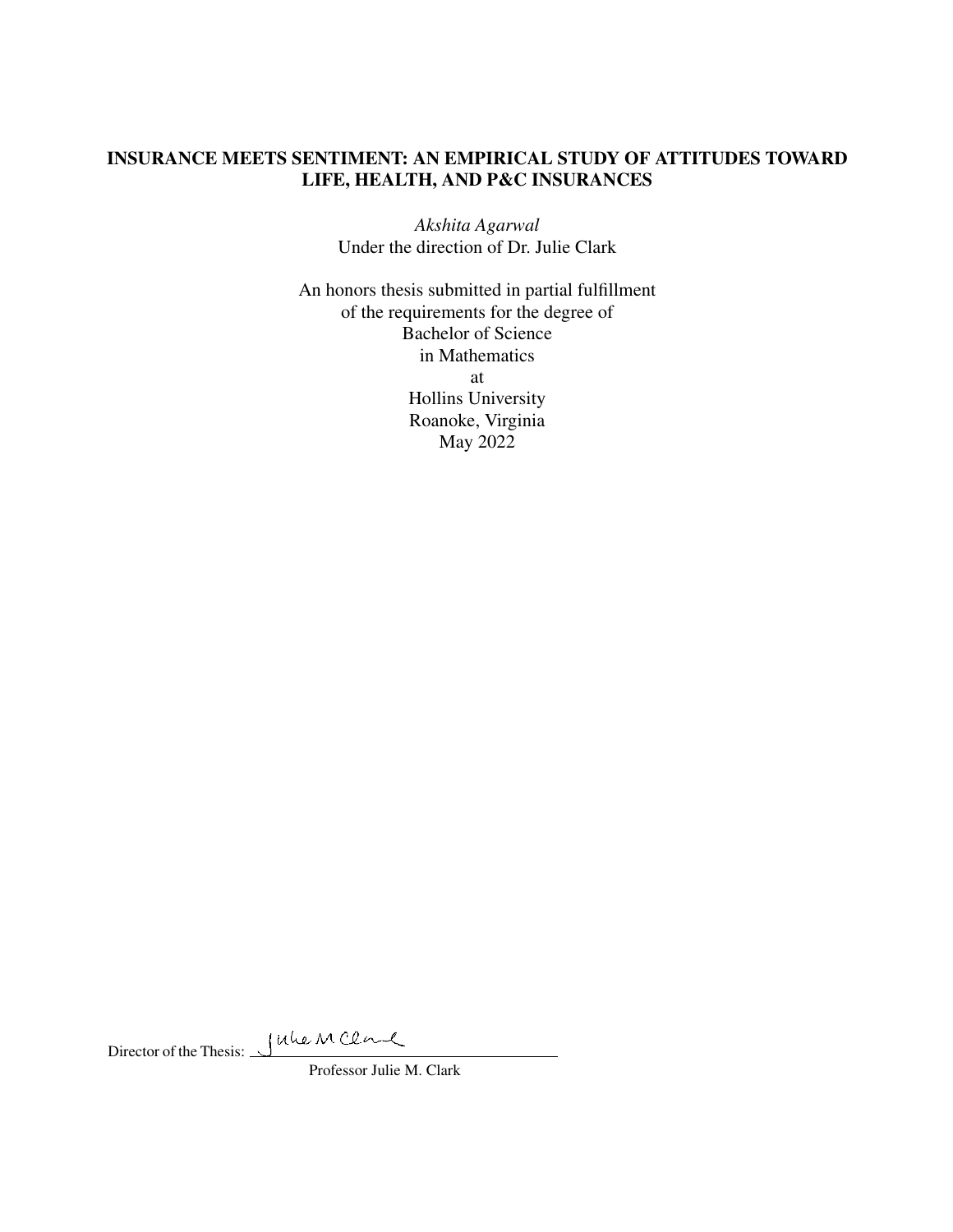#### ABSTRACT

<span id="page-2-0"></span>Sentiment Analysis, an up-and-coming subfield of Natural Language Processing (NLP), contains previously untapped potential that can be utilized to drive better business decision making. In this paper, we employ state-of-the-art sentiment analysis tools to compare the performances of traditional classification algorithms – namely Support Vector Machines (SVMs), bagging, boosting, random forest, and decision tree classifiers – on insurance-related textual data. We successfully demonstrate that algorithms such as bagging and boosting, which were constructed to enhance the performance of simpler algorithms such as decision tree classifiers, offer only marginal improvements in terms of classification accuracy and certain performance metrics for our data. However, the improved accuracy comes as the cost of slightly higher runtimes. Insurance companies could apply these findings to choose suitable algorithms and gain a more nuanced understanding of the needs of their insureds.

*Index Terms*— Sentiment Analysis, Textual Analysis, Machine Learning, Natural Language Processing (NLP), Opinion Mining (OM)

#### 1. INTRODUCTION

In 2007, a 17-year-old LA-based girl passed away when her health insurer, Cigna, one of the largest carriers in the world, reversed its decision to cover the liver transplant the girl needed [\[1\]](#page-13-0). In many cases, the insureds depend on their carriers to offset their financial burdens when they are in their most vulnerable state. The insurance companies, on the other hand, must balance the need to profitably provide their services while simultaneously manage the collective risk of meeting the financial needs of their insured. Often, the specifics of the insurance policies determine the extent to which a potentially life-saving treatment is accessible to an insured. Cigna's failure to properly assess this patient's case resulted in the loss of a young life and was arguably instrumental in shaping the public's attitudes towards health insurance carriers.

Economists coined the term *asymmetric information* to explain the uneven concentration of information between the buyer and the seller about the product being exchanged. Insurance markets are prime examples of markets whose players operate with asymmetric information: compared to their insurers, the insureds generally do not possess a thorough understanding of the potentially life-saving insurance products they purchase. Consequently, due to the unbalanced nature of the product and the exchange, the topic of insurance is fiercely debated in many countries, including the United States. In this paper, we aim to study attitudes toward life, health, and P&C insurances using tools from the field of sentiment analysis. As its name suggests, the problems in this field deal with measuring and predicting sentiments expressed through textual, auditory, or visual means. Sentiment-bearing data, such as tweets pertaining to the topic of insurance, when exploited correctly, can allow insurers to better understand the implications of the insurance products they design, which in turn might enable them to better meet the needs of their insureds. In this paper, we apply several machine learning classification algorithms to life, health, and P&C insurance-related tweets from around the world. Doing so will allow us to identify the algorithms that might be superior to others in predicting and explaining the sentiments expressed in insurance-related tweets.

We begin this thesis with a description of the two main methods of classifying sentiments (lexicon-based and machine learning approaches) in Section 2. In Sections [2.2.1-](#page-4-0) [2.2.6,](#page-6-0) we provide a thorough survey of the machine learning algorithms whose comparative performance is of interest to us. We then outline the specifics of the design of our empirical study in Section [3.](#page-7-0) We conclude our paper with a discussion of the results in Section [4.](#page-8-0)

#### 2. AN OVERVIEW OF LEXICON-BASED AND SELECT MACHINE LEARNING APPROACHES

Textual sentiment quantification uses tools from the broad field of Natural Language Processing (NLP) to quantify the sentiment of a given text. We discuss the lexicon-based and machine learning approaches as the two main methods of quantitatively estimating sentiments. These approaches are applied to the chosen data (textual) unit, which is usually a document, a paragraph, or a sentence. These approaches treat the random variable capturing sentiments as the response variable that needs to be predicted based on sentiment polarity of the data unit under study. This random variable is almost invariably a categorical variable with two or more classes. Since the problem of sentiment analysis deals with a categorical (rather than a quantitative) response variable, strictly speaking, it is a classification (rather than a regression) problem. All classification approaches, including that of sentiment analysis and prediction, aim to minimize the test error rate:

$$
Avg(I(y_0 \neq \hat{y}_0)), \tag{1}
$$

where  $(x_0, y_0)$  is a observation in the test set, I is the indicator function, and  $\hat{y}_0$  is response value predicted using the input  $x_0$ . Analogously, regression problems aim to minimize the expected test mean squared error (MSE):

$$
E(y_0 - \hat{f}(x_0))^{2} = \text{Var}(\hat{f}(x_0)) + \text{Bias}(\hat{f}(x_0))^{2}
$$

$$
+ \text{Var}(\varepsilon), \qquad (2)
$$

where  $\varepsilon$  is the irreducible error whose presence indicates that any given statistical model  $f(\cdot)$  cannot explain the variations and trends in the test set perfectly. Although the test error rate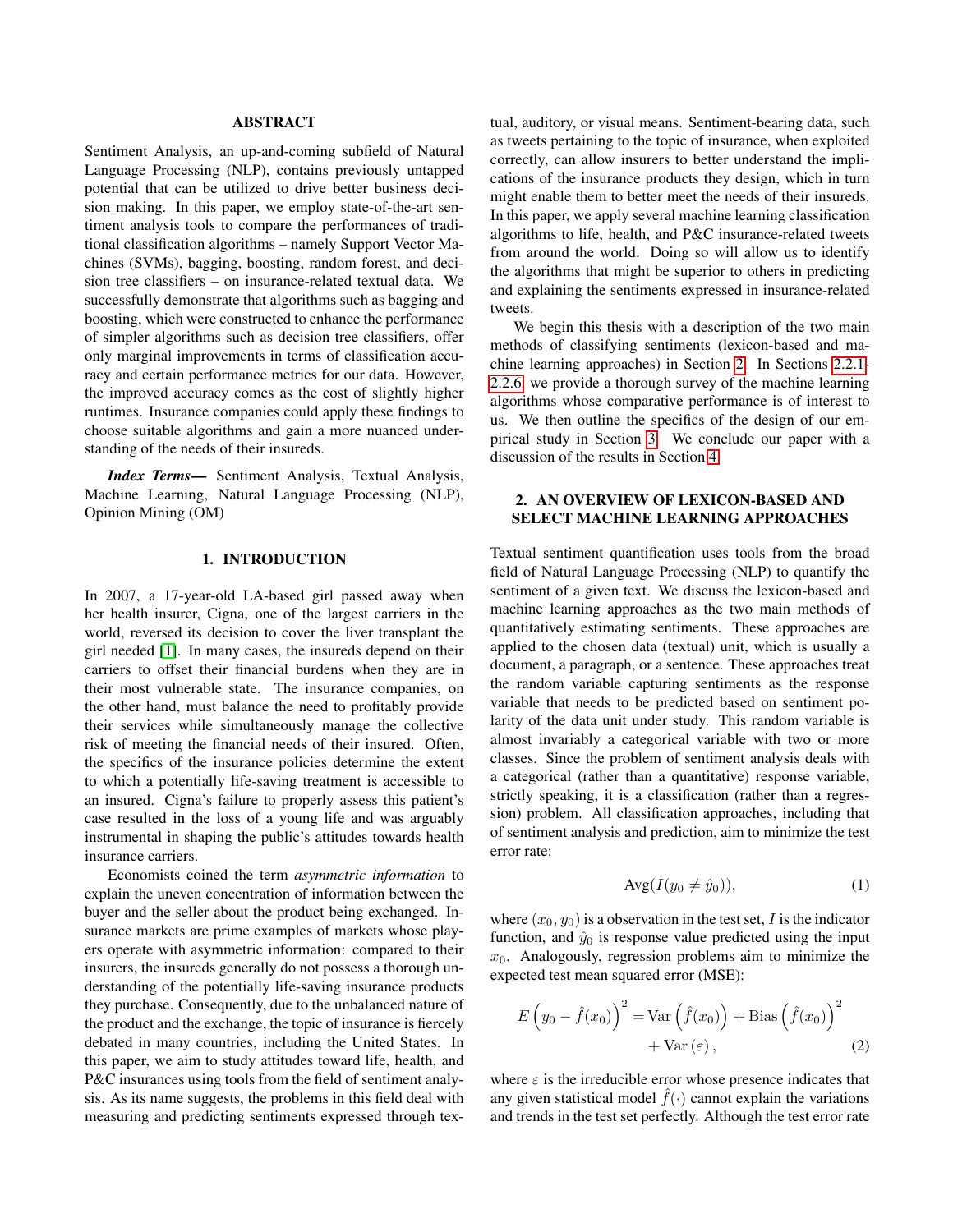<span id="page-3-0"></span>for classification problems, as defined in [\(1\)](#page-2-0), does not have the decomposition specified in [\(2\)](#page-2-0), the ideas expressed in [\(2\)](#page-2-0) nevertheless apply. To be explicit, the researcher needs to find a learning method  $\hat{f}(\cdot)$  that simultaneously minimizes the variance and the bias associated with  $\hat{f}(\cdot)$  in order to minimize the test error rate.

#### 2.1. Lexicon-Based Approaches<sup>1</sup>

In this section, we discuss lexicon-based methods which lie at the core of the classification we will perform to assign an initial sentiment score to our textual data (for the purpose of assembling a training set). Turney (2002) defines lexicon-based sentiment analysis as "calculating sentiment for a document from the sentiment of words or phrases in the document." Naturally, researchers employing lexicon-based methods need a collection of tuples containing important unigrams (e.g., insurance) or  $n$ -grams (e.g., unfair health insurance, a 3-gram) and their corresponding sentiment scores for their analysis. Such a collection of tuples is known as a *sentiment lexicon*, which is matched with the text under consideration to decipher its sentiment.

Unsurprisingly, the task of assembling a suitable lexicon is complex. For instance, the researcher needs to decide upon an appropriate size for the lexicon. If one likens a lexicon to a training set, and the text under study to a test set, then a lexicon that is too small will likely underperform on the test data, and similarly, a lexicon that is too large will likely overfit the test set. Additionally, lexicons can be either general or domain-specific. General lexicons draw words from everyday language while domain-specific lexicons further contain words specific to the domain they are targeting. Examples of finance-specific lexicons include the Henry lexicon (Henry, 2008), which contains words such as "risk" and "penalty", and the Loughran and McDonald lexicon (Loughran and McDonald, 2011), which contains words including "cyberattack" and "refinancing". Political words such as "conservative", "coalition", and "greens" are contained in The Lexicoder Sentiment Dictionary (Young and Soroka, 2012), a politics-specific lexicon.

Liu (2005) sees three pure (non-hybrid) ways of generating lexicons: manually, dictionary-based, and corpus-based. To assemble a lexicon manually, the researcher defines a sentiment score scheme and then employs human annotators to assign a sentiment score to select words according to the scheme. Some well-known examples of manually-assembled lexicons include the Stone et al. General Inquirer (1963) and the Bradley and Lang ANEW words list (1999). The latter is a collection of about 1034 words [\[2\]](#page-13-0). Unlike the dictionarybased and corpus-based approaches, the researcher is not required to automate any aspects of the manual approach.

Moreover, researchers have traditionally utilized manual approaches to obtain general (rather than domain-specific) lexicons. However, due to its cost-intensive and time-consuming nature, the manual approach can be inaccessible to some researchers.

Dictionary-based approaches can be considered a costeffective extension of manual approaches. The researcher using this approach starts with a list of seed sentiment words whose polarity (the degree to which it expresses, for instance, positive, negative, and/or neutral sentiments) has been determined using manual approaches. The researcher then expands this list by using synonyms and antonyms coming from a large base dictionary, such as the WordNet database (Miller, 1995).

Corpus-based methods allow the researcher to obtain domain-specific lexicons by adapting an existing general lexicon to the targeted domain. To achieve this, the researcher exploits a priori syntactic patterns to include new words in the lexicon. Typically, the researcher relies on linguistic notions such as sentiment consistency (for example, adjectives with a similar sentiment orientation are believed to occur in groups) and sentiment coherency (for instance, the same sentiment orientation tends to be expressed in consecutive sentences and adversarial expressions such as "but" and "however" are used to signal changes in sentiment orientations) to compile a suitable domain-specific lexicon.

#### 2.2. Machine Learning Approaches <sup>2</sup>

While using machine learning algorithms to perform sentiment analysis, the researcher first obtains (or, in some cases, constructs) an annotated dataset of text with corresponding sentiment values, such as a sentiment lexicon. Machine learning approaches differ from lexicon-based approaches in that they use sophisticated statistical techniques, such as regression methods, to assign sentiment scores to the text under consideration using the lexicon. In most cases, the random variable containing the sentiment scores are ordinal and can be either dichotomous or non-dichotomous, depending on whether the variable makes a distinction between positive and negative sentiments or positive, negative, and other chosen sentiments. Most non-dichotomous variables take on integer values between −1 and 1 (inclusive) to denote positive, negative, and neutral sentiments. Machine learning algorithms can then be deployed on this preprocessed dataset to identify the most important textual characteristics (i.e., words, n-grams, phrases, counts, etc.) in measuring sentiment.

Machine learning can be branched into supervised and unsupervised learning. Let

$$
\mathbf{X}^T = [\mathbf{X}_1, \dots, \mathbf{X}_p]^T
$$
 (3)

denote the set of independent variables under consideration, where  $\mathbf{X}_j = x_{j,1}, x_{j,2}, \ldots, x_{j,n}, 1 \leq j \leq p$  for p predic-

<sup>&</sup>lt;sup>1</sup>SentiStrength, the software we used to assign an initial, benchmark sentiment score to our textual data utilizes lexicon-based approaches. For details, refer to Section [3.2.](#page-8-0)

<sup>2</sup>We compare the performance of machine learning approaches in the empirical analysis section of this paper.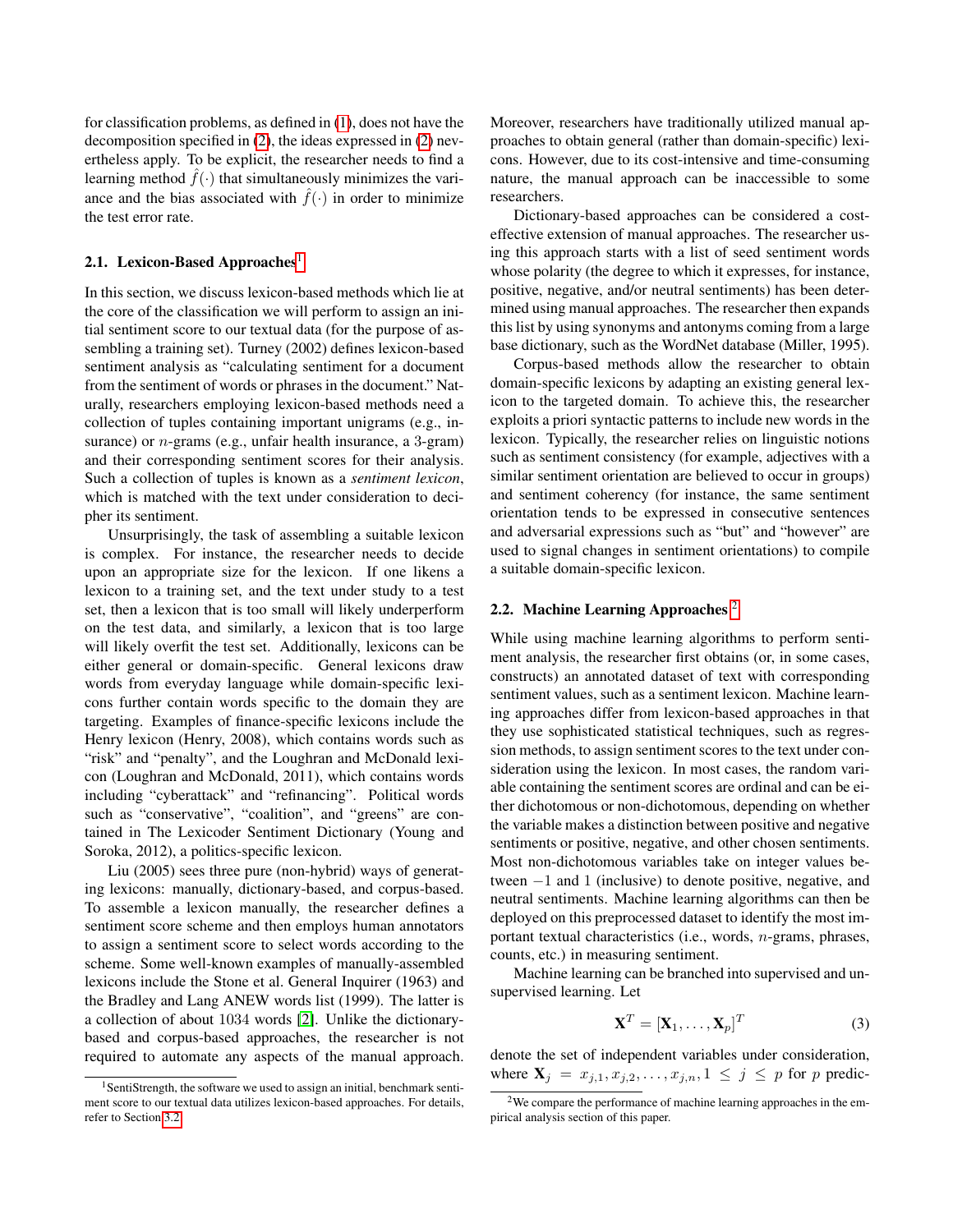<span id="page-4-0"></span>tors and n observations. Similarly, let Y denote the response variable, where  $Y = y_1, \ldots, y_n$ . Supervised machine learning algorithms aim to delineate the relationship between  $X^T$ and the supervising response variable  $Y$ , with the response variable guiding the algorithm throughout the analysis. Supervised machine learning models can be used to fulfill two, often competing, purposes: to accurately predict  $Y$  using a model based on  $\mathbf{X}^T$ , or to infer the relationship between  $\mathbf Y$  and  $X<sup>T</sup>$ . Examples of supervised machine learning algorithms include multiple linear regression, maximum entropy classifier, bootstrap aggregation (often referred to as "bagging"), and boosting. Any of these algorithms can be used if prediction is the goal, although more flexible methods such as thin plate regression splines, which model the dataset more closely without being restricted by a specific model  $f(\mathbf{X})$ , are preferred. On the other hand, less flexible approaches such as linear regression, which allow for easy interpretation, are favored when inference is the overall goal of the analysis.

Researchers studying sentiment analysis have used creative ways to initially assign sentiment scores to the observations in the training set. Those studying sentiments in reviews posted on websites that offer users the option to provide a star-based rating with their text-based reviews, such as Amazon, utilize the star ratings as a basis for the initial sentiment scores. Researchers also utilize emotion icons (emoticons) to decipher the sentiments of the reviews left on feedback-collecting websites that collect reviews without offering reviewers the option to provide a star-based rating along with their textual review [\[3\]](#page-13-0). Often, researchers enlist human volunteers, along with the automated techniques described above, to assign an initial sentiment score to the reviews, ensuring the accuracy of the initial sentiment scores and accounting for the nuances of human language.

Contrastingly, unsupervised learning algorithms do not aim to predict Y based on  $X<sup>T</sup>$  or infer conclusions about the relationship between Y and  $X<sup>T</sup>$ . Unsupervised machine learning refers to the peculiar situation where analysis is performed solely on  $X^T$ , and Y is either disregarded or absent. These algorithms can be used to study the relationship between the observations  $1, \ldots, n$ , or that between the predictors  $X_1, \ldots, X_n$ . For example, an analyst at a health insurance company with access to data on demographic characteristics such as age, income level, etc. on a group of prospective insureds can employ clustering analysis (a type of unsupervised analysis) to classify them into various non-overlapping and exhaustive groups based on their characteristics. In doing so, the analyst must ensure that the members of each group possess characteristics that are similar to that of the other members of their group but dissimilar from the characteristics of those in other groups. In this case, the needs of the members of these subgroups might be better managed by offering the subgroups specific policies tailored to their needs, instead of using a blanket policy for all. Principal Component Analysis (PCA) is another type of unsupervised machine learning technique which aims to find low-dimensional representations of the predictor space, giving a clearer picture of the predictors when some are correlated. Since sentiment analysis is inherently a supervised problem, we did not utilize unsupervised methods in our study.

#### *2.2.1. Maximum Entropy Classifier*

Statisticians hold that, on average, [\(1\)](#page-2-0) is minimized by the Naive Bayes algorithm, which assigns each test observation to its most likely class, given the predictor values associated with it. However, the predictive accuracy of the Naive Bayes algorithm dwindles when the predictors are not mutually independent. Although this approach can take more time to train, the Maximum Entropy (ME) Classifier can be used to reliably classify dependent predictors. This classifier is based on the idea that we should "model all that is known and as-sume nothing about that which is unknown" [\[4\]](#page-13-0).

ME is a type of probabilistic classifier. Classification problems aim to identify certain features of the (test) observations to classify them into one of the predefined classes. For instance, an analyst at a life insurance company might classify a potential client as high-risk or low-risk, depending on whether the client smokes regularly. If the analyst were to use a probabilistic classifier in their modeling, the classifier would not only classify the client as high- or low-risk, but it would also give the analyst the probability of the client being in the high- and low-risk classes. To be precise, ME extracts certain features of the test observation, obtains a linear combination of the features and their corresponding weights, and uses the sum as an exponent in the modeling process.

Suppose we are trying to classify a test observation with input vector **x** into one of the C classes  $c_1, \ldots, c_C$ . For each of the N observations in the training set,  $i = 1, \ldots, N$ , let  $f_i(c, x)$  denote an indicator function dependent on x and the response class c:

$$
f_i(c, \mathbf{x}) = \begin{cases} 1 & \text{some criterion based on } c \text{ and } \mathbf{x} \\ 0 & \text{otherwise.} \end{cases}
$$
 (4)

Further assume that  $w_{ci}$  denotes the corresponding weights. (The weights are determined by the researcher using cross validation.) The ME classifier uses (5) to compute the probability of y belonging to class c, given the predictor vector x:

$$
Pr(c \mid \mathbf{x}) = \frac{\exp\left(\sum_{i=1}^{N} w_{ci} f_i(c, \mathbf{x})\right)}{\sum_{c' \in C} \exp\left(\sum_{i=1}^{N} w_{c'i} f_i(c', \mathbf{x})\right)}.
$$
 (5)

The classifier classifies the test observation in the most probable response class. Note that the denominator in (5) is known as the normalization factor because its primary purpose is to transform the exponential into a true probability with a value that lies non-strictly between 0 and 1.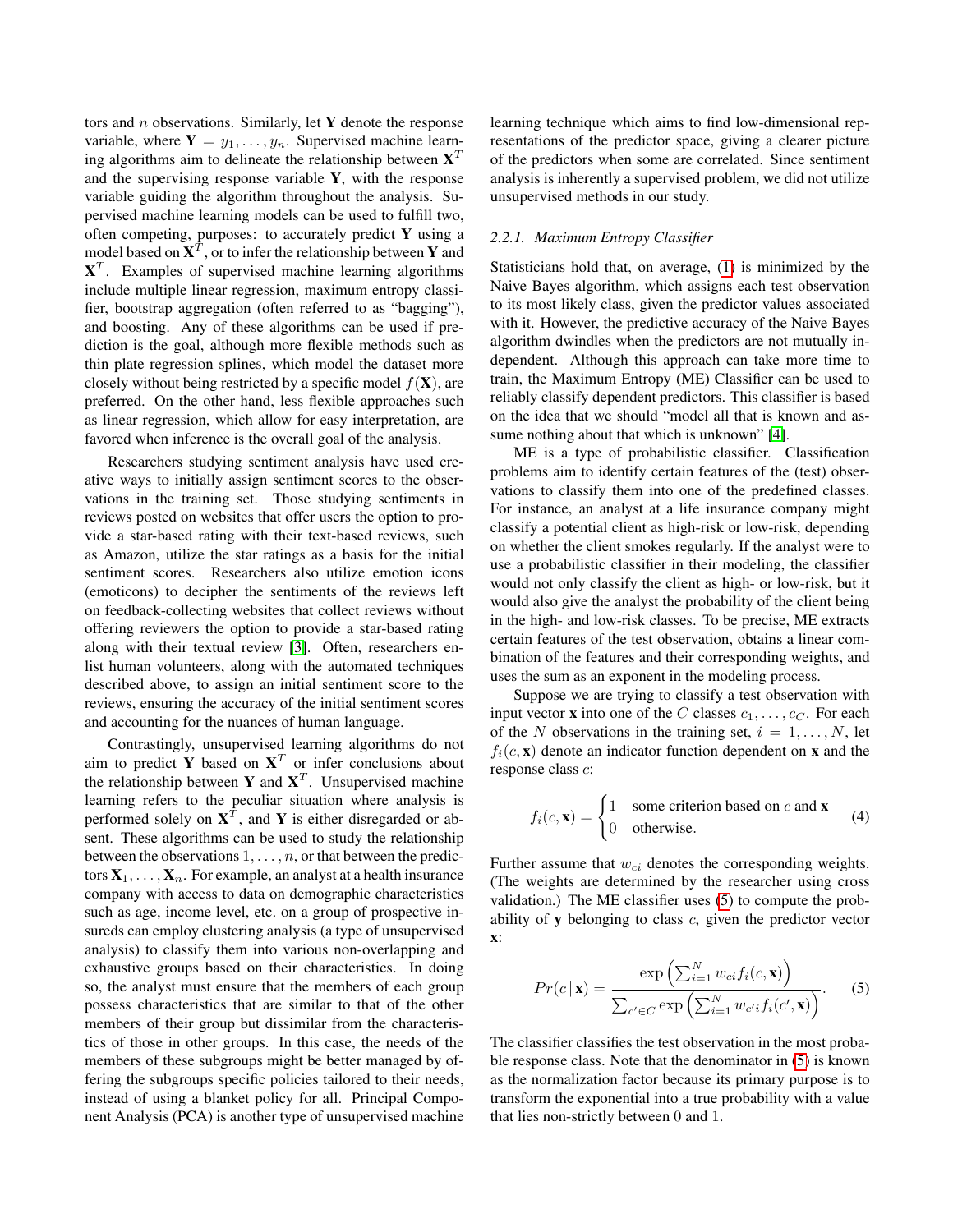#### <span id="page-5-0"></span>*2.2.2. Support Vector Machine*

Support Vector Machine (SVM) algorithms construct a linear separator in a hyperplane that separates the input data into different classes such that the smallest distance between the different classes is maximized. Consider the diagram in Fig. 1 which shows the SVM algorithm in  $\mathbb{R}^2$ . To separate the data points (in the training set) into two distinct classes, which are demarcated by the  $\bigcirc$  and  $\times$  symbols, the algorithm first draws a decision boundary (dotted line). It then draws parallel margins around the decision boundary (solid lines) such that the width of the margins is maximized, and no points from either class lie within the area enclosed by the margins. SVMs thus attempts to solve an optimization problem by si-



Fig. 1. A 2D representation of the SVM algorithm [\[5\]](#page-13-0)

multaneously minimizing the training error and maximizing the margins between the classes.

Specifically, let  $X$ ,  $W$ ,  $b$  denote the predictor vector, the weight vector, and bias respectively. Then, SVM maximizes  $\frac{1}{\|\mathbf{W}\|}$ , subject to the constraint that

$$
y_i(\mathbf{x}_i \mathbf{w}_i + \mathbf{b}) \ge 1 \quad \text{for all } 1 \le i \le n. \tag{6}
$$

SVM algorithms perform particularly well when applied to a sparse data set with a large number of predictors. SVM algorithms are therefore highly suitable for sentiment-bearing data sets which are comprised of a large number of features (ngrams), and whose document vectors contain a small number of non-zero entries. However, SVM algorithms learn slowly and are computationally expensive.

#### *2.2.3. Decision Tree Classifiers*

Decision trees (refer to Fig. 2) offer another way to classify observations. Decision trees are known as regression and classification trees when operating on a quantitative and qualitative Y, respectively. Because sentiment analysis has a qualitative Y, we will discuss classification trees in this section.



Fig. 2. A decision tree based on the qualitative predictors *Thal*, *ChestPain*, and quantitative predictors *Ca*, and *MaxHR*. This tree has six terminal nodes, three of which corresponding to *yes* prediction.

Many algorithms exist to grow classification trees, with the recursive binary splitting algorithm being the most prominent. Given a predictor  $\mathbf{X}_j \in \mathbf{X}^T$  and a cutoff hyperplane  $\mathbf{s} \in \mathbb{R}^p$ , the recursive binary splitting algorithm defines p-dimensional regions

$$
R_1(j, \mathbf{s}) = \{ \mathbf{X} \, | \, \mathbf{X}_j < \mathbf{s} \} \text{ and } R_2(j, \mathbf{s}) = \{ \mathbf{X} \, | \, \mathbf{X}_j \ge \mathbf{s} \}, \tag{7}
$$

and seeks to find  $j$  and  $s$  that minimize the overall classification error rate. The classification error rate for region  $R_i$  is defined as  $E_{R_i} = 1 - \max_k (\hat{p}_{R_i k})$ , where  $\hat{p}_{R_i k}$  is the proportion of training observations in region  $R_i$  that are from the  $k$ th class. The overall classification error rate,  $E$ , for a classification tree with p subregions,  $R_i, \ldots, R_p$ , is defined as the weighted average of the proportion of misclassified observations in each  $R_i$ :

$$
E = \frac{1}{n} \sum_{i=1}^{p} n_{R_i} \cdot E_{R_i}.
$$
 (8)

The classification error rate,  $E$ , can be considered an analog of the residual sum of squares (RSS) that the ordinary least squares (OLS) methodology minimizes. Once  $R_1(j,s)$ and  $R_2(j, s)$  are obtained, the algorithm works to individually split  $R_1(j, s)$  and  $R_2(j, s)$ , resulting in four distinct regions at the conclusion of the second iteration of the algorithm. The algorithm continues splitting the predictor space until a prespecified threshold (e.g., each  $R_i$  containing a certain minimum number of observations) is met. It then analyzes the response classes associated with the observations in each resultant  $R_i$ . It stipulates that the final response class predicted for each  $R_i$  be the same as that associated with the majority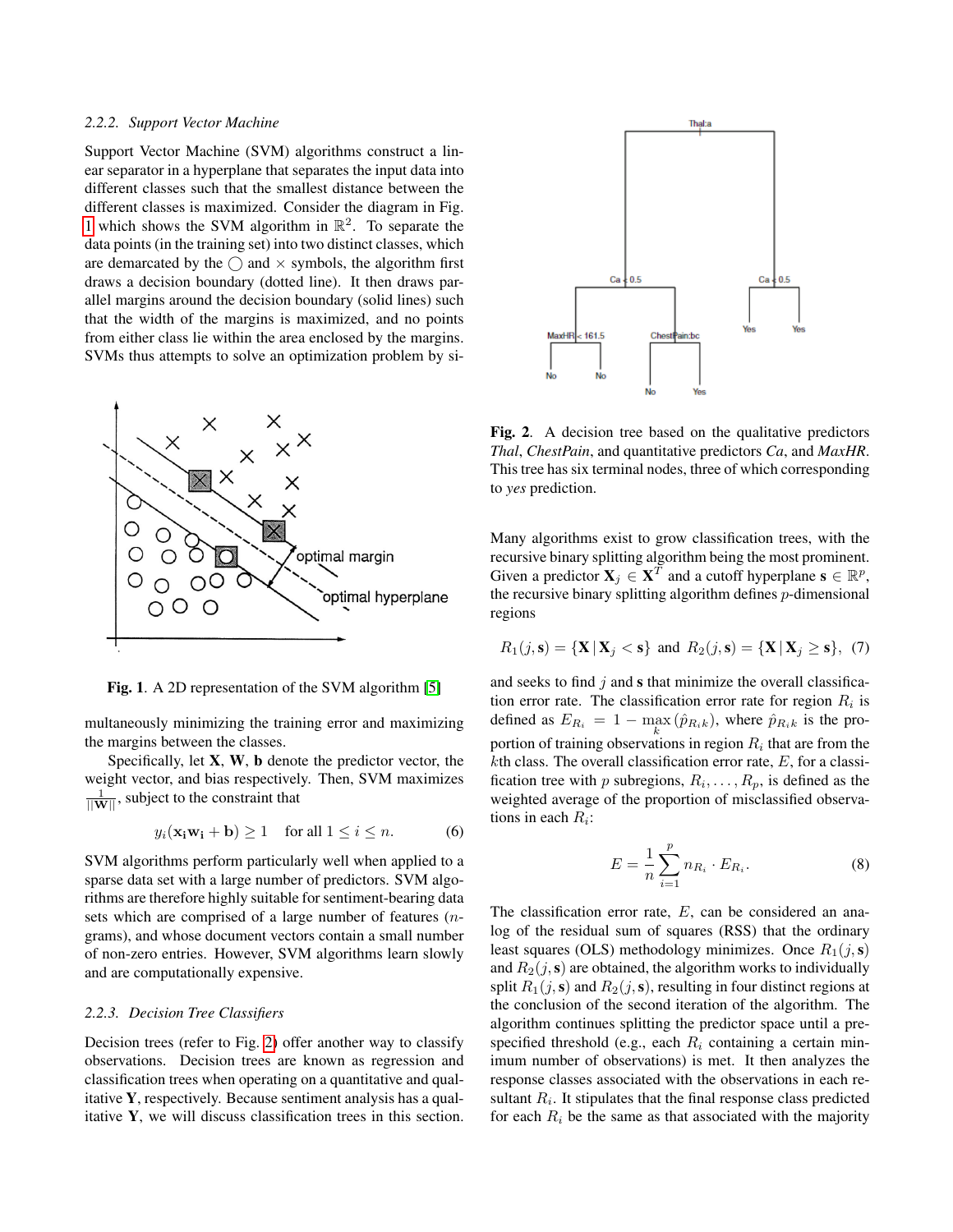<span id="page-6-0"></span>of the observations in that  $R_i$ . Said differently, if class k is the most commonly occurring response class in  $R_0$  and  $\mathbf{X}_0 \in R_0$ for some predictor vector  $X_0$  in the test set, then the algorithm will conclude that  $f(\mathbf{X}_0) = k$ .

Although the  $R_i$  defined by the algorithm can take on any form, as long as all the resulting half-planes are mutually exclusive and exhaust the entire predictor space, equations [\(7\)](#page-5-0) and [\(8\)](#page-5-0) will always lead to rectangular half-planes, and doing so is standard. This short-sighted and greedy algorithm is not guaranteed to minimize the residuals in the entire predictor space, since subsequent splits in the predictor space depend on the previous splits, but it is considered sufficiently accurate for the purpose of growing decision trees.

#### *2.2.4. Bagging*

Decision trees are considered easy-to-understand machine learning tools that often suffer from low prediction accuracy (for instance, refer to [\[6\]](#page-13-0)). Decision trees are seldom used for sentiment classification problems as an independent ensemble technique because they often give inconsistent results when applied to high-dimensional data [\[7\]](#page-13-0). The poor predictive performance of decision trees can be attributed to the trees having a high variance (refer to [\(2\)](#page-2-0)). A decision tree ensemble, obtained by repeatedly applying the tree-building algorithm on various subsets of the training set, is said to have high variance if the prediction for a given  $X_{j,0}$  differs significantly from one tree to another. Certain techniques can be used to reduce the variance of decision trees, which, in turn, leads to more accurate tree-based predictions. Bootstrap aggregation, or bagging, is one such simple yet powerful statistical technique. As its name suggests, bagging is based on the fundamental statistical idea that the variance of the average of a set of quantities is less than the variance of the individual quantities. The bagging maneuver first obtains several bootstrapped subsets of the training set. It then constructs  $D \in \mathbb{Z}^+$  deep decision trees,  $f_1, \ldots, f_D$ , using each subset, resulting in an ensemble of trees with low bias. It then takes a majority vote of all the predictions produced by the bootstrapped trees for  $\mathbf{X}_{j,0}$  to obtain the final bagged prediction for  $X_{j,0}$ . More precisely, for a given input  $X_{j,0}$ , let

$$
S = \{f_1(\mathbf{X}_{j,0}), \dots, f_D(\mathbf{X}_{j,0})\}.
$$
 (9)

Then, for the input  $X_{j,0}$ , the bagging procedure predicts the response  $y_i$  satisfying

$$
\mathbf{f}_{\text{bagging}}(\mathbf{X}_{j,0}) = \underset{\mathbf{y}_i}{\operatorname{argmax}} \left\{ \sum_{s \in Y} \mathbf{1}_{\{s = \mathbf{y}_i\}} \right\}, \qquad (10)
$$

where  $f_{\text{bagging}}(\cdot)$  denotes the final prediction obtained using the bagging procedure.

#### *2.2.5. Random Forest*

If a set of predictors contains a particularly effective predictor, then a large number of decision trees constructed during the bagging procedure will be similar, because they will split the predictor space based on this predictor early on in the algorithm. This can be problematic since averaging highly correlated values leads to a smaller reduction in variance than does averaging uncorrelated values. The random forest procedure offers a remedy to this problem. During the construction of each bootstrapped tree in the random forest procedure, at each split, a fresh set of  $m \in \mathbb{Z}^+$  predictors is chosen out of the *p* possible predictors where  $m = \sqrt{p}$ . The decision trees are only allowed to split on one of these m predictors, which results in an ensemble of decorrelated and dissimilar trees. Therefore, the random forest technique offers an improvement over the bagging procedure.

#### *2.2.6. Boosting*<sup>3</sup>

Boosting is a slow-learning ensemble method that can be applied to many statistical procedures, including decision trees. Similar to bagging, the researcher begins by drawing multiple bootstrapped training sets from the training set. However, unlike bagging, the trees in boosting are grown sequentially, meaning that the tree being grown at any given point in the algorithm takes into account the information already explained by the trees that have been grown before it. Several types of boosting procedures can be used in the classification setting, but gradient boosting is arguably the most dominant. In this section, we will discuss how gradient boosting can be applied to classification trees with a binary response variable.

Let p denote the true probability of success and  $\hat{p}$  denote the estimated value of  $p$ . Note that

$$
\hat{p} = \frac{\exp(\log(\widehat{\text{odds}}))}{1 + \exp(\log(\widehat{\text{odds}}))},\tag{11}
$$

where odds are determined using the training set. The algorithm begins by assigning an initial value,  $\hat{p}$ , to all the observations in the training set. If  $\hat{p}$  is at least as big as the prespecified threshold value (e.g., 0.5), then the model predicts  $y = 1$ for all i, and  $y = 0$  otherwise. Next, the algorithm computes the residuals for each observation using the formula  $y_i - \hat{p}$ where  $y_i \in \{0, 1\}$ . Notice that each component of the vector containing the residuals will have two unique values. The residuals represent the information about the response variable that the initial assignment of  $y = \hat{p}$  failed to capture. So, the next step in the process targets these residuals. The algorithm builds a classification tree to predict the residuals (instead of y) using  $X_i$ . Usually, the recursive binary splitting algorithm is run either once or twice to construct the tree

 $3$ Unlike the previous sections, this section assumes that the response Y is dichotomous.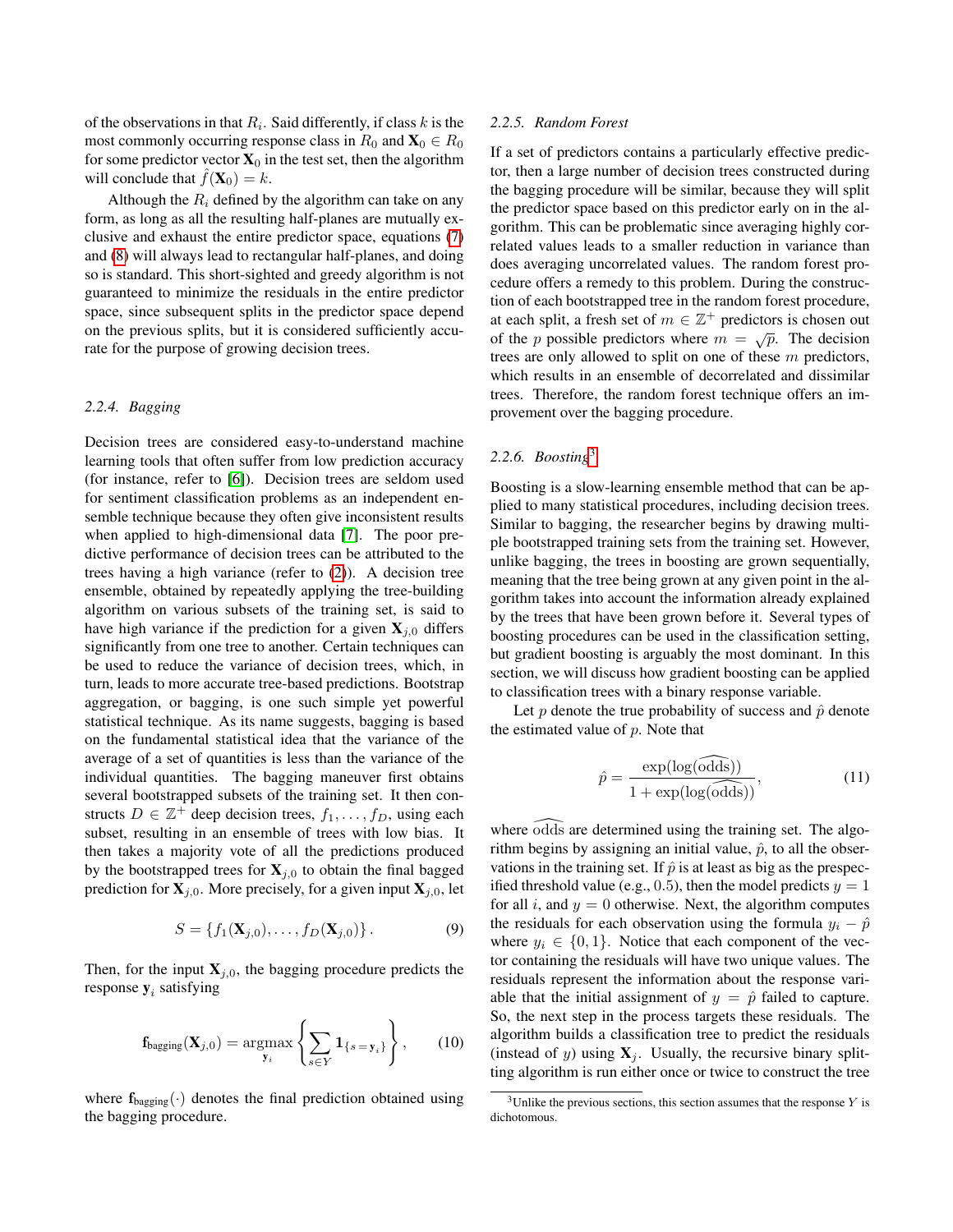<span id="page-7-0"></span>at this stage, resulting in a short tree. If the number of observations is larger than the number of terminal nodes of the tree, then at least one terminal node will contain more than one residual value. However, each terminal node of a classification tree should lead to a unique prediction value, so the algorithm computes the final prediction for each terminal node using

$$
\frac{\sum_{i=1}^{n} e_i^{(1)}}{\sum_{i=1}^{n} \hat{p}^{(1)} \left(1 - \hat{p}^{(1)}\right)},\tag{12}
$$

where  $e_i^{(1)}$  and  $\hat{p}^{(1)}$  denote the residual and predicted probability for the ith observation calculated at the first (initial) iteration of the boosting algorithm respectively. The algorithm then uses the modified tree thus created to obtain a fresh set of predicted residuals for each observation in the training set. The algorithm then multiplies these predicted residuals with the learning rate of the algorithm, a preselected parameter that governs how slowly the boosting algorithm learns, and it adds the product to  $\hat{p}^{(1)}$ . Since the resulting term will be of the form log(odds), the algorithm uses these terms and [\(11\)](#page-6-0) to obtain  $\hat{p}^{(2)}$ . The  $\hat{p}^{(2)}$  values are used to obtain an updated set of residuals, which is then used to construct an updated decision tree, using the method described above. The algorithm continues until the prespecified stopping criterion, such as the residuals converging to zero, is met. Suppose the algorithm stops after  $k \in \mathbb{Z}^+$  iterations. The algorithm will compute a final value for  $log(odds)$  for each observation i using

$$
\hat{p}^{(1)} + \lambda \sum_{j=2}^{k} e_i^{(j)},\tag{13}
$$

where  $\lambda$  denotes the learning rate (a tuning parameter) of the algorithm specified by the researcher. Typical values of  $\lambda$  include 0.01 and 0.001. The algorithm uses [\(11\)](#page-6-0) to obtain the final predicted probability of success for each observation, which is then used to determine the final predicted value of the response variable using the same criterion we used to obtain the predicted response values using  $\hat{p}$ .

For some data sets, boosting has been shown to outperform random forest models [\[6\]](#page-13-0). However, since boosting learns slowly, the algorithm is time-intensive. It is also prone to overfitting, especially if  $\lambda$  or k are too large. Researchers often use cross-validation methods to select a suitable value for  $\lambda$ .

#### 3. PROCEDURE

#### 3.1. Preprocessing

#### *3.1.1. Data Collection Procedure*

We use recent tweets about health, life, and property and casualty (P&C) insurances catalysts to evaluate the performances of the SMV, decision tree classifier, bagging, random forest, and boosting algorithms. The Python code we used to scrape recent insurance-related tweets is presented in the Appendix (Section [8.1\)](#page-14-0). To compile the dataset for health insurance-related tweets, our call to the Python function specified in Section [8.1](#page-14-0) was programmed to harvest 2500 tweets generated between January 1, 2018 and March 1, 2022 containing the hashtag  $#health insurance$ . Note that the hashtags we used in our program are case-insensitive: a function call using the parameter  $#healthinsure$  gathers tweets containing, for instance,  $#Health insurance$ ,  $#health Insurance, \#Health Insurance, \text{ among others}.$ The program resulted in a dataset of 1393 tweets, suggesting that only 1393 tweets containing  $\#healthinsure$  (and its variants) were tweeted during our specified timeframe. This finding was rather surprising, as sentiments regarding health insurance tend to run high in countries lacking a publicly funded healthcare system, such as the US, although our sample of tweets was not limited to those produced by US-based users. Similar calls to the Python program in Section [8.1](#page-14-0) with the appropriate hashtags resulted in a dataset of 1370 life insurance-related tweets. Since P&C insurance is an umbrella term used for refer to various insurance products, most popular among which are auto and homeowners insurances, we used various hashtags (#autoinsurance, #condoinsurance, #homeownersinsurance,

#liabilityinsurance, #petinsurance,

#rentersinsurance, and #travelersinsurance) along with their variants to compile our dataset of P&C insurancerelated tweets with 855 tweets.

#### *3.1.2. Text Wrangling Procedure*

In order to run our classification algorithm, we wrangled our scraped tweets into a usable format. Most classification software and programs require a document-term matrix as input. A document-term matrix is a matrix whose columns are spanned by the tokens or  $n$ -grams in the tweets it is analyzing, and whose rows are spanned by the individual pieces of textual data (here: tweets) under study. The matrix also contains the term frequency-inverse document frequency for each token of each tweet which signifies the importance of the token in the corpus of documents. Thus, it is easy to see that the number of observations (tweets) can quickly exceed the number of columns (tokens), making textual analysis a very highdimensional classification problem. This can be problematic since, in the absence of appropriate textual wrangling procedures aimed at reducing the "noise" in the dataset, applying classification algorithms to high-dimensional data can force them to model the "noise" in the dataset, which would undesirably inflate the variance of each algorithm (refer to [\(2\)](#page-2-0)). Along with dimension reduction, preprocessing also aims to obtain tokens that can be easily mapped to the  $n$ -grams in sentiment lexicons.

We illustrate the working of our preprocessing Python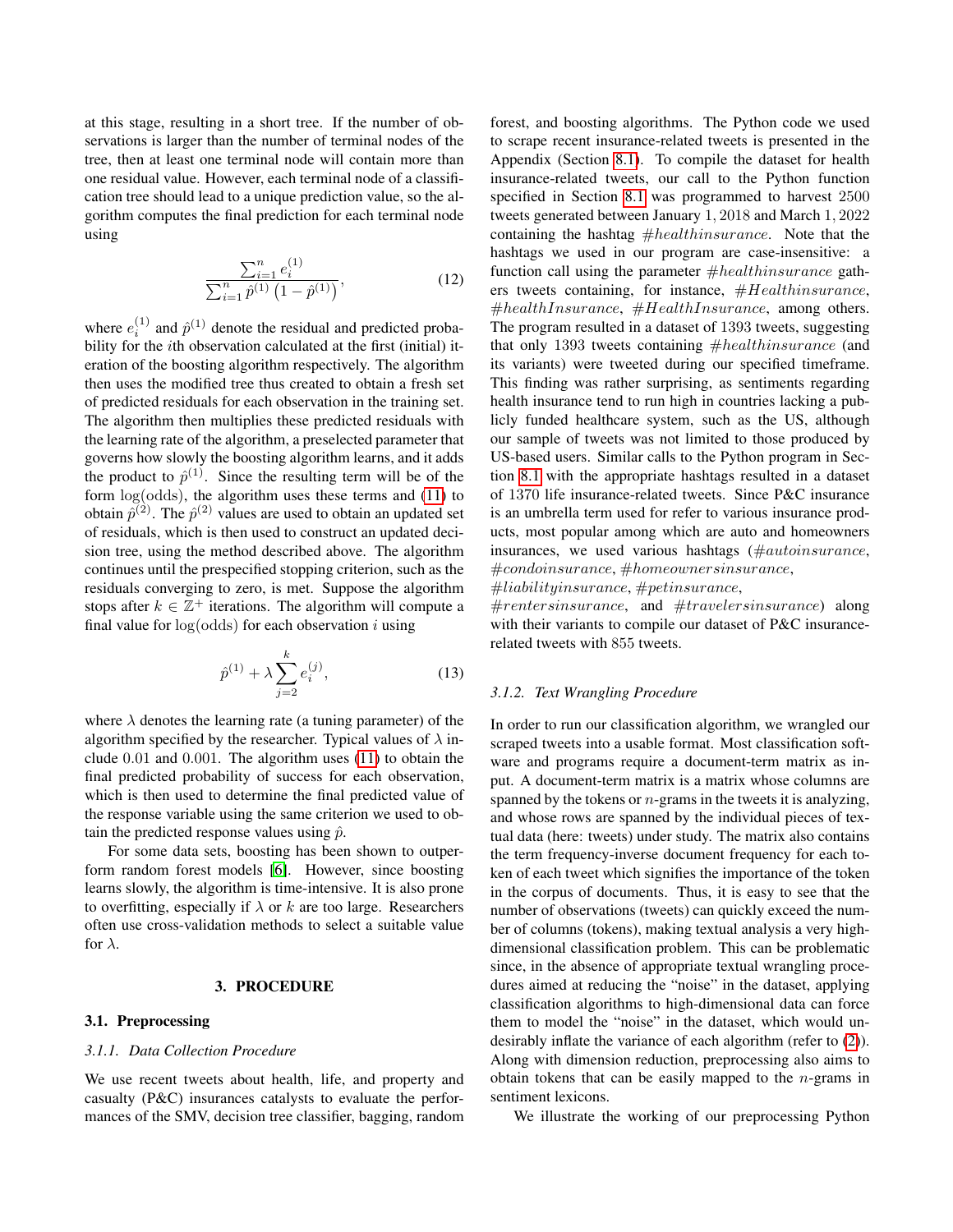<span id="page-8-0"></span>program (see Section [8.2\)](#page-14-0) using the following hypothetical tweet:

> Thank you, #Anthem, for quickly processing the claim I filed for my son's antidepressants :)! #healthinsurance #BCBS #mentalhealth

The algorithm specified in Section [8.2](#page-14-0) first turns any uppercase characters into lowercase, and then removes punctuation and emoticons. Next, it removes the *stop words*, very frequently occurring n-grams (usually, 1-grams), it believes bear little sentiment-related information. Some examples of stop words in our hypothetical tweet include "the", "for", and "my". Finally, the algorithm transforms the words into their root form; for instance, the words "quickly" and "processing" will be transformed into their respective root forms "quick" and "process". This important process allows software used to assign an initial sentiment score to textual data (discussed below) to more easily map the  $n$ -grams in the textual data under study to those in the sentiment lexicon. There are two competing procedures in the world of natural language processing that can be used to transform words into their root form: lemmatization and stemming. Stemming separates what it believes is the *stem* of a certain word from some any commonly used prefixes and suffixes the word may contain and retains the stem as the output. Occasionally, stemming can lead to nonsensical resultants; for instance, stemming will transform "studying" to "study" by removing the suffix "ing", but it will transform "studies" to "studi" by removing the suffix "es". Lemmatization, on the other hand, outputs the *lemma* of a word. It takes the context surrounding the word into consideration during the transformation process. For example, most lemmatization algorithms transform "studies" to "study" because are able to recognize that the former is the third person, singular, present tense of the latter. Since meaningless stems are unlikely to be recognized by the sentiment lexicons we used to assign an initial sentiment score to the tweets (discussed in Section 3.2), the algorithm in Section [8.2](#page-14-0) uses lemmatization. The algorithm will convert our hypothetical tweet to the following text, possibly with minor variations, to be passed on to the next step in the process:

> thank you quick process claim antidepressant healthinsurance mentalhealth

These preprocessing steps winnow sentiment-bearing information from the noise and convert the raw tweets into a format that will lead the machine learning algorithms to perform optimally.

#### 3.2. Processing

We used the software SentiStrength [\[8\]](#page-13-0), which is considered by [\[9\]](#page-13-0) to be "the most popular stand-alone sentiment analysis tool," to provide an initial sentiment score to our preprocessed tweets. SentiStrength has been tested, critiqued, and utilized by many researchers in the field of sentiment analysis; for a non-exhaustive list, see [\[8\]](#page-13-0). Research from psychology indicates that humans process positive and negative emotions in parallel [\[10\]](#page-13-0). Hence, the sentiments in sentiment-bearing human writing can rarely be classified as solely positive or negative. SentiStrength utilizes this insight to distinguish itself from other sentiment classifying tools. To be explicit, SentiStrength extracts the preprocessed words in the tweets, utilizes sentiment lexicons to assign each word a positive and negative sentiment score, and then assigns a final positive and negative sentiment score to each tweet based on how positive, neutral, or negative it deemed the individual words of the tweet to be. The positive (negative) ratings range from 0 to  $5(-5)$ , where 0 signifies a neutral tweet and  $5(-5)$  signifies an extremely positive (negative) tweet.

Afterward, we used the R package RTextTools to apply the machine learning algorithms specified in Section [2.2](#page-3-0) on our preprocessed and newly labeled tweets. We chose RText-Tools over other R packages with similar capabilities because it is a "one-stop shop for conducting supervised learning with textual data" [\[11\]](#page-13-0). RTextTools converted textual data into a document-term matrix with the user-specified level of sparsity using a single command, foregoing the need to use additional software to tokenize the data. It then randomly bifurcated the datasets into training and test sets, trained each ML algorithm on the document-term matrix associated with the training set, and finally applied the trained algorithm on the document-term matrix associated with the test set to allow the user to evaluate and compare the performances of the ML algorithms.

#### 4. RESULTS

We contrast the ML algorithms specified in Section [2.2](#page-3-0) on three grounds: accuracy, performance, and time efficiency. We used mean 5-fold cross-validation scores to quantify how accurately the algorithms classify the observations in the test set. Additionally, we utilized precision, recall, and F-scores (also known as F1 scores) to quantify the performance of the algorithms. Runtime analysis helped us in measuring the time efficiency of the algorithms. Running each of our ML algorothms on three different datasets (one for each of life, health, and P&C insurance) allowed us to reach more comprehensive conclusions about the algorithms on all three grounds. We omit the Maximum Entropy algorithm from our analysis as it is no longer supported by RTextTools. The R program we utilized for the evaluation process is presented in Section [8.3](#page-15-0) in the Appendix.

#### 4.1. Accuracy Analysis

To perform 5-fold cross validation on a given dataset, the algorithm randomly divides the dataset into five non-overlapping and exhaustive subsets (also known as "folds") of compara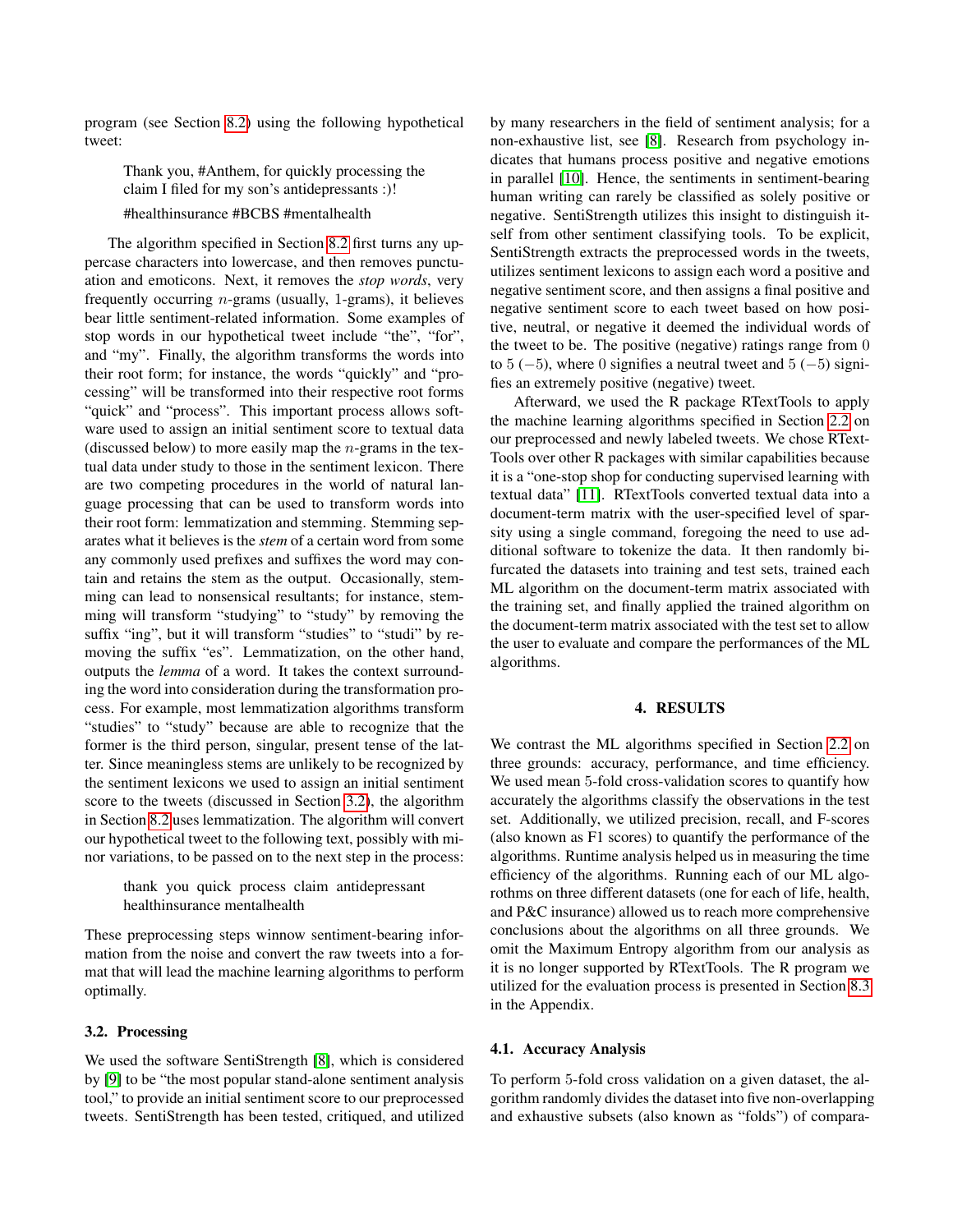<span id="page-9-0"></span>ble sizes. For the first iteration, the algorithm trains on four subsets and uses the remaining subset as the test set. It uses this remaining subset to compute the number of misclassified observations. The process repeats four more times, allowing each subset to act as the test set exactly once. The total number of misclassified observations obtained from all the five iterations of the algorithm are then added and divided by the total number of observations to obtain the final mean estimate of the 5-fold cross validation error rate. The R program presented in Section [8.3](#page-15-0) finds the average number of correctly classified observations across the 5 folds for each dataset and algorithm under study.

The mean 5-fold cross validation measurements for each of the five algorithm under consideration are presented in Tables 1 and 2, and visualized in Figure 3. Note that the mean 5-fold cross validation scores range from 0.490 to 0.743 when considering positive sentiment classifications. This suggests that approximately 49% to 74% of the observations were correctly classified by the algorithms across the three datasets. For all algorithms, except boosting, the worst performance was on the dataset with life insurance tweets. On average, boosting is able to classify the observations with an initial positive sentiment classification most accurately, followed by the decision tree classifier, bagging, random forest, and finally SVM.

|                          |        | Mean     |       |
|--------------------------|--------|----------|-------|
|                          |        | Accuracy |       |
| Algorithm                | Health | Life     | P&C   |
| <b>SVM</b>               | 0.654  | 0.490    | 0.661 |
| Bagging                  | 0.657  | 0.491    | 0.662 |
| <b>Boosting</b>          | 0.666  | 0.708    | 0.743 |
| <b>Random Forest</b>     | 0.659  | 0.484    | 0.665 |
| Decision Tree Classifier | 0.657  | 0.489    | 0.669 |

Table 1. Mean Accuracy Measurements for Positive Sentiment Classification with 5-fold CV

|                          | Mean     |       |       |
|--------------------------|----------|-------|-------|
|                          | Accuracy |       |       |
| Algorithm                | Health   | Life  | P&C   |
| <b>SVM</b>               | 0.668    | 0.583 | 0.658 |
| <b>Bagging</b>           | 0.668    | 0.582 | 0.657 |
| <b>Boosting</b>          | 0.701    | 0.801 | 0.698 |
| <b>Random Forest</b>     | 0.669    | 0.584 | 0.660 |
| Decision Tree Classifier | 0.664    | 0.584 | 0.660 |

Table 2. Mean Accuracy Measurements for Negative Sentiment Classification with 5-fold CV

The mean 5-fold cross validation scores range from 0.582 to 0.801 when considering negative sentiment classifications, suggesting that approximately 58% to 80% of the observations were correctly classified by the algorithms across the

Grouped Bar Chart of Mean Accuracy Measurements for Positive Sentiment Classification with 5-fold CV by Algorithm and Insurance Type



Insurance Type Health Life | P&C

n Tree Algorithm

Boosting

Random Forest

 $s_{YM}$ 

Fig. 3. Grouped Bar Chart of Mean Accuracy Measurements with 5-fold CV by Algorithm and Insurance Type

three datasets in this setting. Notice that, overall, the algorithms were able to classify the observations with negative sentiment classification more accurately than those with positive sentiment classifications. Once again, all algorithms, except boosting, perform worse on the dataset with life insurance tweets. Moreover, on average, boosting is again able to classify the observations most accurately. The remaining methods are ranked as follows in terms of accuracy: random forest, SVM, decision tree classifier, and bagging. Therefore, boosting appears as a clear winner in this category.

#### 4.2. Performance Analysis

Bagging

|                      | True $Y = 1$   True $Y \neq 1$ |  |
|----------------------|--------------------------------|--|
| Algorithm $Y = 1$    |                                |  |
| Algorithm $Y \neq 1$ |                                |  |

**Table 3.** An Illustration of a Confusion Matrix for  $Y = 1$  in a Multi-Class Classification Setting

|                      | True $Y = 2$   True $Y \neq 2$ |  |
|----------------------|--------------------------------|--|
| Algorithm $Y = 2$    | 60                             |  |
| Algorithm $Y \neq 2$ |                                |  |

**Table 4.** An Illustration of a Confusion Matrix for  $Y = 2$  in a Multi-Class Classification Setting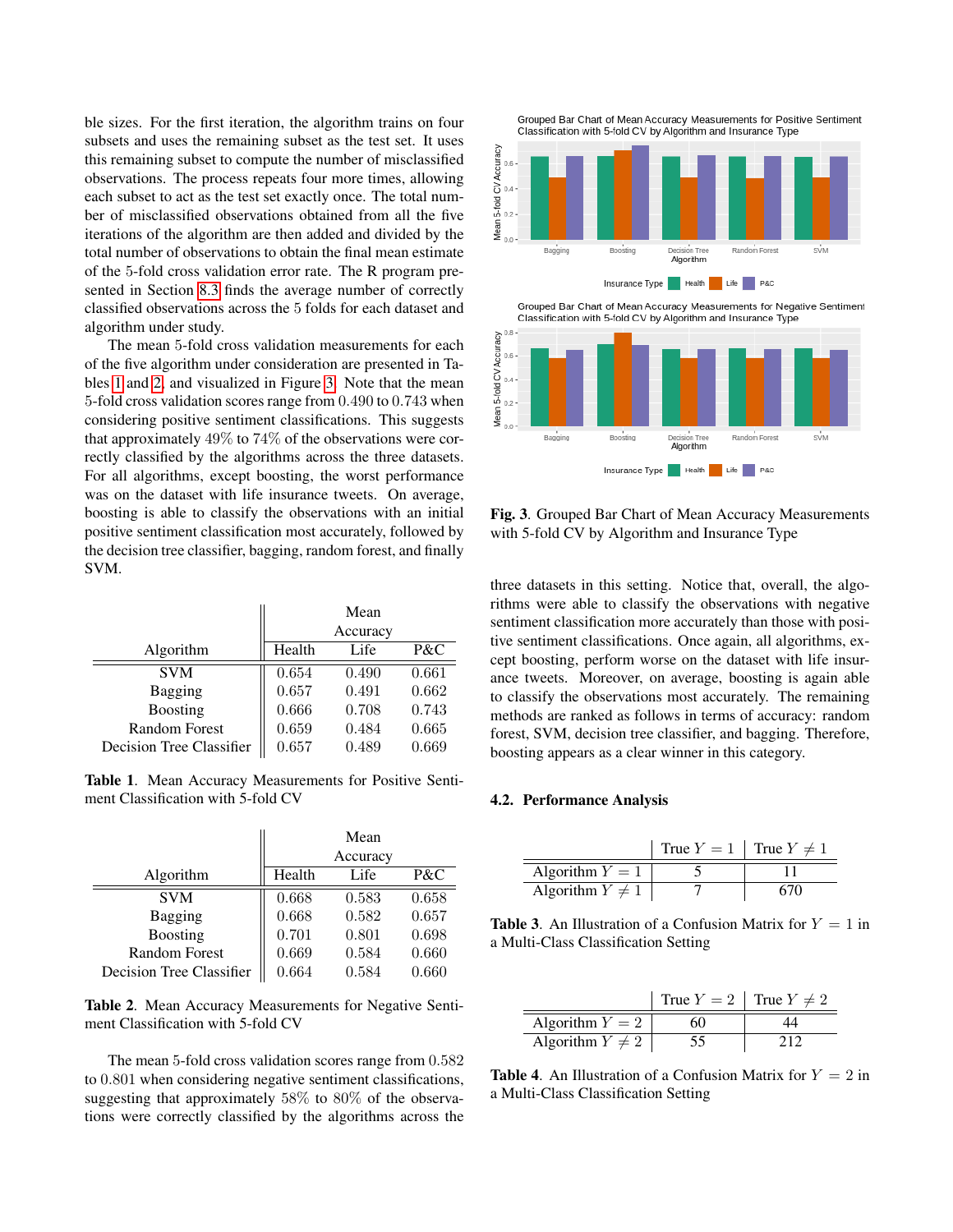|                      | True $Y = 3$   True $Y \neq 3$ |
|----------------------|--------------------------------|
| Algorithm $Y = 3$    |                                |
| Algorithm $Y \neq 3$ |                                |

**Table 5.** An Illustration of a Confusion Matrix for  $Y = 3$  in a Multi-Class Classification Setting

|                      | True $Y = 4$   True $Y \neq 4$ |     |
|----------------------|--------------------------------|-----|
| Algorithm $Y = 4$    |                                | .55 |
| Algorithm $Y \neq 4$ |                                | . . |

**Table 6.** An Illustration of a Confusion Matrix for  $Y = 4$  in a Multi-Class Classification Setting

The R package RTextTools allows the researcher to evaluate the performance of the ML algorithms by contrasting their precision, recall, and F-scores, all of which are standard accuracy metrics in the field of text (opinion) mining. Precision and recall metrics originated as methods used to evaluate the accuracy of algorithms using confusion matrices. For a particular class and a classification algorithm, the algorithm decides whether an observation gets classified in the class. Since we are dealing with supervised data, we can, in turn, benchmark this classification against the gold standard of human classification. (SentiStrength has been proven to possess human level accuracy for sentiment classifications [\[8\]](#page-13-0).)

Precision measurements answer the question of how much a researcher can trust an algorithm when it indicates that an observation belongs to a certain class [\[12\]](#page-13-0). Naturally, the precision measurement for an algorithm is defined as the ratio of the number of observations the algorithm correctly assigns to a given class to the total number of observations the algorithm assigned to that class, irrespective of whether the classification was correct. Note that the number of observations an algorithm assigns to a particular class is not necessarily the same as the true size of that class. RTextTools adopts a one-versus-rest approach when constructing *confusion matrices* (behind the scene) to compute precision (and recall) for a multi-class classification problem, like the one that is the subject of our study [\[13\]](#page-13-0). To illustrate, assume momentarily that the response variable  $Y$  denotes the positive rating of the tweets. Recall that  $Y \in \{1, 2, 3, 4\}$ , depending on the extent to which the algorithms deem the tweets to be positive. Assume the confusion matrices for each of the four classes in Tables [3-](#page-9-0)6. The elements of Tables [3-](#page-9-0)6 are added component-wise to obtain a final pooled confusion matrix. We present the pooled confusion matrix for this example in Table 7. The precision measurement for this example is given by  $145/(145 + 143) \approx 0.503$ . Notice that a high precision value suggests that the number of observations being *incorrectly* classified into a given class is low [\[12\]](#page-13-0).

The concept of the recall metric is deceivingly similar to that of the precision metric. Recall measurements answer the

|               | True Yes | True No |
|---------------|----------|---------|
| Algorithm Yes | 145      | 143     |
| Algorithm No  | 190      | 1076    |

Table 7. An Illustration of a Pooled Confusion Matrix in a Multi-Class Classification Setting

question of how much a researcher can trust a given classifier to find all the members of a given class [\[12\]](#page-13-0). Mathematically, recall measurements are defined as the ratio of the number of observations the algorithm correctly assigns to a given class to the true size of that class. (True class size is determined by SentiStrength.) To illustrate, note that the recall measurement corresponding to Table 7 is  $145/(145 + 190) \approx 0.433$ . A high recall value suggests that the number of observations belonging to a given class, but being classified into a different class, is low [\[12\]](#page-13-0).

Precision and recall measurements are governed by a trade-off: higher precision values correspond to lower recall values, and vice versa. Whether a researcher prefers higher precision values (at the cost of lower recall values) or higher recall values (at the cost of lower precision values) depends on the goal of the research. For instance, a researcher attempting to predict the likelihood of a certain medical condition would prefer the algorithms that result in higher recall and lower precision measurements. In this case, the researcher's algorithms would raise a significant number of false alarms, but would not miss anyone who is likely to (truly) have the condition, which is the more desirable case in this scenario. Contrastingly, social media algorithms predicting the content a user is likely to engage with based on the user's past activity tend to favor higher precision values at the expense of lower recall values. Here, the social media algorithm is likely to present to the user a large number of content pieces similar to those the user engaged with in the past along with a small number of content pieces the user has not yet engaged with. The assumption is that by presenting the content the user is known to have an interest in, the social media website will likely increase the amount of time the user spends surfing the website.

Statisticians and data scientists broadly define F-scores as a metric balancing precision and recall measurements. Although the descriptions of F-scores can vary from one scholar to the other, in this paper, we define F-scores as the weighted average of precision and recall measurements:

$$
\text{F-score} = \frac{(\beta^2 + 1) \times \text{precision} \times \text{recall}}{\beta^2 \times (\text{precision} + \text{recall})},\qquad(14)
$$

where  $\beta \in \mathbb{R}$  is the tuning parameter determined by the researcher [\[14\]](#page-13-0). The F-score is evenly balanced when  $\beta = 1$ [\[14\]](#page-13-0). It favours precision when  $\beta > 1$ , and recall otherwise [\[14\]](#page-13-0). The specification in  $(14)$  is consistent with how this metric is computed by the package RTextTools [\[11\]](#page-13-0).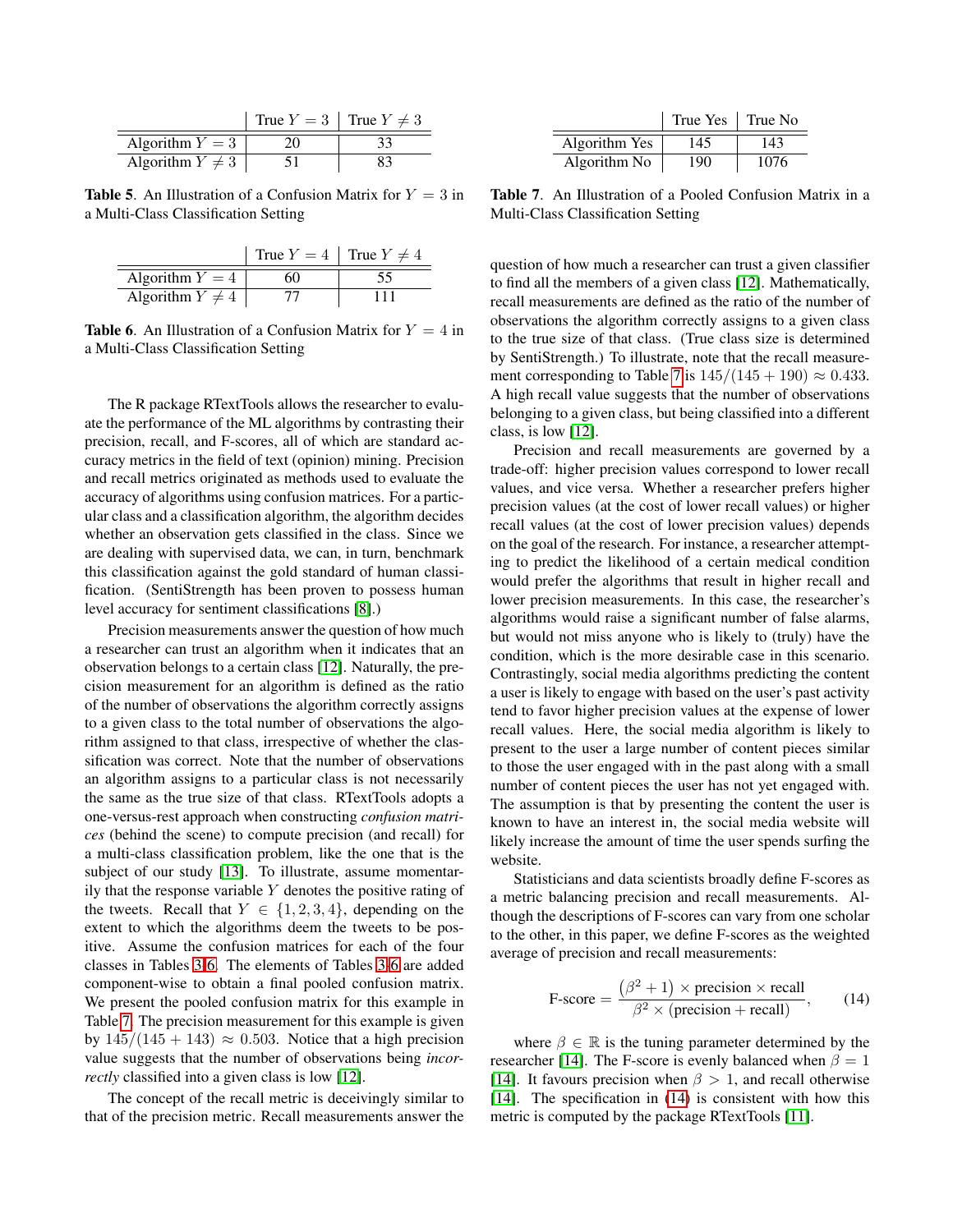We present the precision, recall, and F-scores we obtained for each of our three datasets in Table 8 in this section and Table [11](#page-16-0) in Section [8.4](#page-16-0) in the Appendix. These results are visualized in Figures [6](#page-16-0) and [7](#page-16-0) in Section [8.4](#page-16-0) in the Appendix and Figure [4](#page-12-0) in this section. Notice that the precision measurements range from 16% to 19.4% for positive sentiment classifications, whereas they range from 15.3% to 33.6% for negative sentiment classifications. Additionally, the recall measurements range from 20% to 25% for both positive and negative sentiment classifications. Although these precision and recall measurements do not fall in the desirable range of 60% to 85%, each of the recall measurements is comparatively higher than the corresponding precision measurement for their respective sentiment classifications. This implies that the algorithms have set a low threshold for classifying the observations into the target response classes. Said differently, all five algorithms are likely to be able to locate the cases of a given class, however a sizeable number of observations classified into a given response class are incorrectly classified. The F-scores for positive sentiment classifications range from 12.8% to 20%, whereas those for negative sentiment classifications range from 16.2% to 19.5%. In general, F-scores range from 0% to 100% and higher F-Scores indicate that precision and recall measurements are highly dissimilar from one another. Researchers generally prefer higher F-scores because this indicates that the algorithm has produced a large number of false positives (negatives) and a small number of false negatives (positives). This might be favorable, depending on the goal of the research, as described previously. Since our recall and corresponding precision measurements are highly similar to each other, our F-scores are low. This implies that the number of false positives and false negatives produced by all our algorithms are similar.

#### 4.3. Runtime Analysis

Certain complex ML algorithms entail high processing times, making them challenging to implement on larger datasets. The runtimes for each of our ML algorithms are presented in Tables 9[-10,](#page-12-0) and are visualized in Figure [5.](#page-12-0)

For all three datasets, the SVM algorithm has the highest runtime, followed by bagging, boosting, random forest, and decision tree classifiers, irrespective of the initial response classification. All algorithms take under one-and-a-half minutes to run on our datasets (of relatively small size). Bagging, which is theoretically assumed to offer an improvement over decision tree classifiers, did not lead to significantly better CV, precision, recall, and F-scores when applied to the datasets at hand. Moreover, the runtime of bagging (the algorithm with the highest runtime) was 1.25 to 1.42 times that of the decision tree algorithm (the algorithm with the lowest runtime) across all datasets and sentiment classifications. Therefore, since relatively more complex methods such as bagging and

|                          | Precision    |              |       |
|--------------------------|--------------|--------------|-------|
|                          | Measurements |              |       |
| Algorithm                | Health       | Life         | P&C   |
| <b>SVM</b>               | 0.160        | 0.194        | 0.168 |
| <b>Bagging</b>           | 0.160        | 0.162        | 0.168 |
| <b>Boosting</b>          | 0.160        | 0.194        | 0.168 |
| <b>Random Forest</b>     | 0.160        | 0.094        | 0.168 |
| Decision Tree Classifier | 0.160        | 0.094        | 0.168 |
|                          |              | Recall       |       |
|                          |              | Measurements |       |
| <b>SVM</b>               | 0.250        | 0.204        | 0.250 |
| <b>Bagging</b>           | 0.250        | 0.202        | 0.250 |
| <b>Boosting</b>          | 0.250        | 0.204        | 0.250 |
| <b>Random Forest</b>     | 0.250        | 0.200        | 0.250 |
| Decision Tree Classifier | 0.250        | 0.200        | 0.250 |
|                          |              | F-Scores     |       |
| <b>SVM</b>               | 0.195        | 0.148        | 0.200 |
| Bagging                  | 0.195        | 0.180        | 0.200 |
| <b>Boosting</b>          | 0.195        | 0.148        | 0.200 |
| <b>Random Forest</b>     | 0.195        | 0.128        | 0.200 |
| Decision Tree Classifier | 0.195        | 0.128        | 0.200 |

Table 8. Precision, Recall, and F-scores for Positive Sentiment Classification

|                          | Runtime<br>(in seconds) |       |       |
|--------------------------|-------------------------|-------|-------|
| Algorithm                | Health                  | Life  | P&C   |
| <b>SVM</b>               | 0.817                   | 0.854 | 0.739 |
| Bagging                  | 0.724                   | 0.749 | 0.654 |
| <b>Boosting</b>          | 0.671                   | 0.666 | 0.637 |
| <b>Random Forest</b>     | 0.660                   | 0.653 | 0.592 |
| Decision Tree Classifier | 0.613                   | 0.600 | 0.578 |

Table 9. Runtimes for Positive Sentiment Classification

SVM were found to have slightly higher runtimes than the simpler methods, the researcher might not prefer to utilize them, depending on the objective of the study.

#### 5. CONCLUSION

The goal of this study was to compare the predictive powers of the SVM, bagging, boosting, random forests, and decision tree algorithms using datasets containing tweets related to health, life, and P&C insurances as catalysts. We utilized SentiStrength, a software reportedly capable of classifying textual data with human-level accuracy, to determine each tweet's level of positivity and negativity. We then used the machine learning algorithms to repeat the classification process and benchmarked their performances against that of SentiStrength. Our results revealed that boosting was able to classify the tweets in their (true) sentiment categories most accu-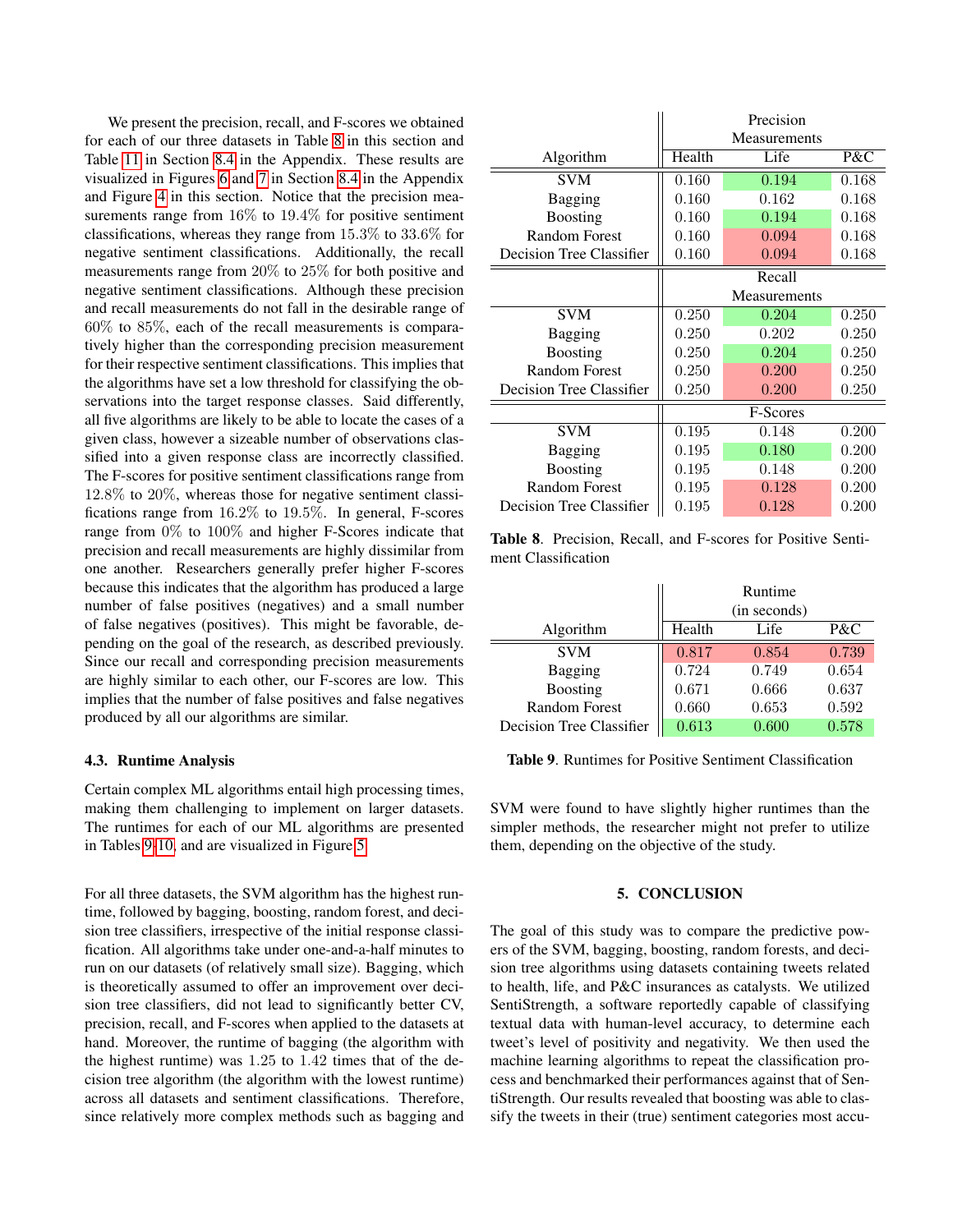<span id="page-12-0"></span>

Fig. 4. Grouped Bar Chart of F-Scores for Negative Sentiment Classification by Algorithm and Insurance Type

|                          | Runtime<br>(in seconds) |       |       |
|--------------------------|-------------------------|-------|-------|
| Algorithm                | Health                  | Life  | P&C   |
| <b>SVM</b>               | 0.799                   | 0.859 | 0.705 |
| Bagging                  | 0.733                   | 0.738 | 0.661 |
| <b>Boosting</b>          | 0.692                   | 0.695 | 0.627 |
| <b>Random Forest</b>     | 0.666                   | 0.653 | 0.591 |
| Decision Tree Classifier | 0.614                   | 0.601 | 0.562 |

Table 10. Runtimes for Negative Sentiment Classification

rately. Boosting, however, entailed a slightly higher runtime than random forest and decision tree algorithms. The SVM and bagging algorithms possessed the highest runtimes of all the algorithms we considered; however, they did not yield any significant improvements in performance or accuracy for this cost. Therefore, the algorithm a researcher should favor in analyzing sentiment-bearing, insurance-related textual data depends on the goal of their research. Algorithms such as SVM, bagging, and boosting are shown to possess slightly higher accuracy and predictive powers at the expense of higher runtimes. Conversely, algorithms such as random forests and decision tree classifiers are comparatively more time efficient, but display slightly lower accuracy and predictive powers.

One way of furthering this research is to repeat the study after gathering more textual data. Non-textual data, such as auditory and visual sentiment-bearing data, can also be gathered and analyzed if the researcher is willing to employ additional software capable of preprocessing non-textual data. Fi-

Grouped Bar Chart of Runtimes for Positive Sentiment Classification by Algorithm and Insurance Type



Fig. 5. Grouped Bar Chart of Runtimes by Algorithm and Insurance Type

nally, several state-of-the-art, hybrid approaches (for instance, refer to [\[3\]](#page-13-0)) have emerged in the budding field of sentiment analysis that claim to be able to more accurately predict sentiments. Interested researchers can compare the performances of these techniques on insurance-related data with the performances of the algorithms discussed in this paper. This might allow analysts and researchers, such as those affiliated with companies capable of making life-saving decisions, to discover algorithms that better address the needs of their insureds.

#### 6. ACKNOWLEDGEMENTS

I am indebted to the unwavering support and invaluable feedback that Dr. Julie M. Clark provided throughout this project. I would also like to express my sincere gratitude to Dr. Giarcarlo Schrementi for providing expert guidance with the Python-intensive aspects of the thesis.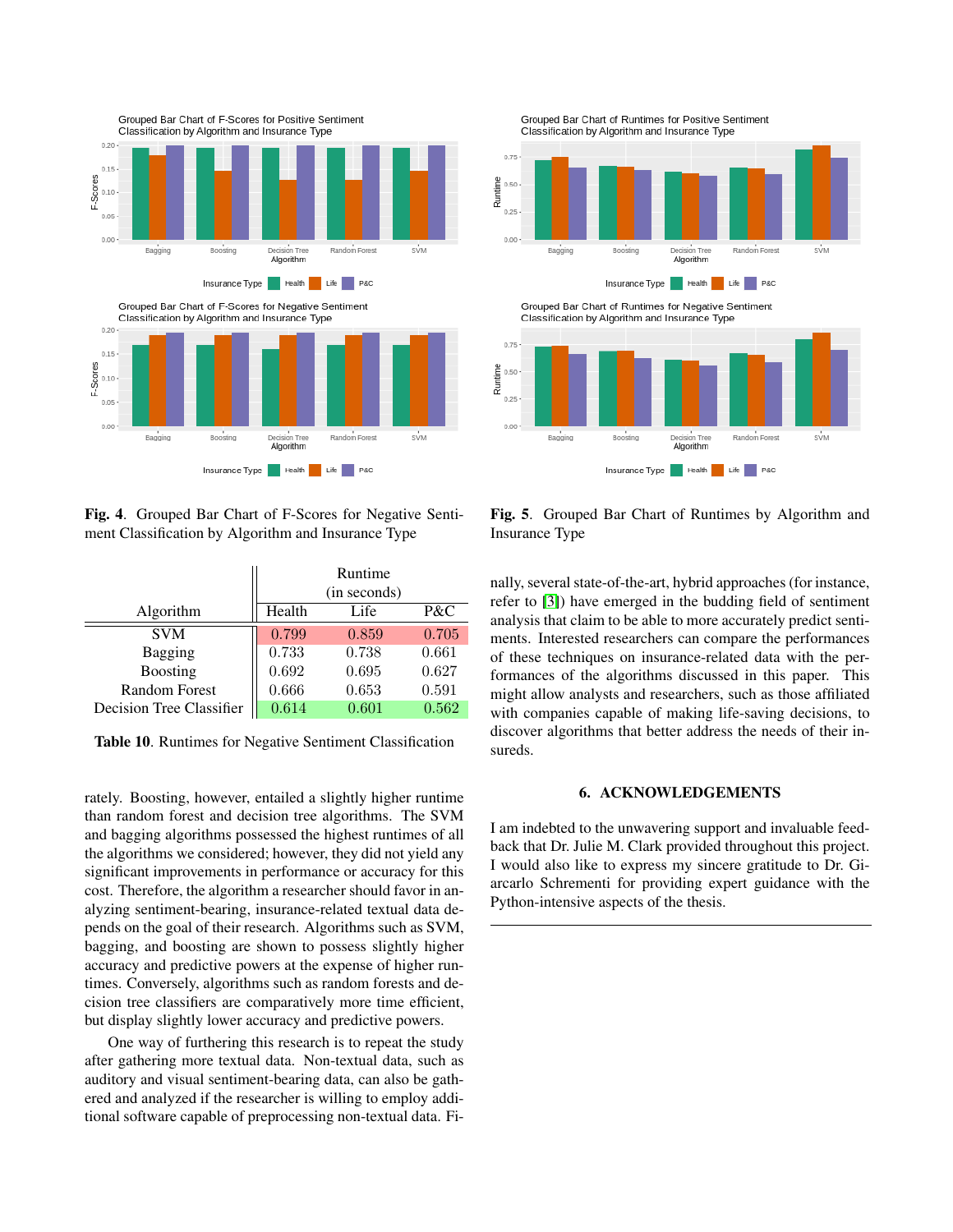#### 7. REFERENCES

- <span id="page-13-0"></span>[1] Editorial Team, "Girl dies due to cigna's decision not to pay for liver transplant," Dec 2007.
- [2] Margaret M. Bradley and Peter J. Lang, "Instruction manual and affective ratings - university of vermont," 1999.
- [3] Matt Taddy, "Measuring political sentiment on twitter: Factor optimal design for multinomial inverse regression," *Technometrics*, vol. 55, no. 4, pp. 415–425, Nov 2013.
- [4] Edward Loper, "The maximum entropy classifier," May 2002.
- [5] Corinna Cortes and Vladimir Vapnik, "Support-vector networks," *Machine Learning*, vol. 20, no. 3, pp. 273–297, 1995.
- [6] Gareth James, Daniela Witten, Trevor Hastie, and Robert Tibshirani, *An Introduction to Statistical Learning: with Applications in R*, Springer, 2013.
- [7] Sida Wang and Christopher D. Manning, "Baselines and bigrams: Simple, good sentiment and topic classification," 2018.
- [8] Zhun Hung, "Sentistrength," Dec 2009.
- [9] Mike Thelwall, Kevan Buckley, Georgios Paltoglou, Di Cai, and Arvid Kappas, "Sentiment strength detection in short informal text," *Journal of the American Society for Information Science and Technology*, vol. 61, no. 12, pp. 2544–2558, 2010.
- [10] Raul Berrios, Peter Totterdell, and Stephen Kellett, "Eliciting mixed emotions: A meta-analysis comparing models, types, and measures," *Frontiers in Psychology*, vol. 6, 2015.
- [11] P. Jurka, Timothy, Loren Collingwood, E. Boydstun, Amber, Emiliano Grossman, and van Atteveldt, Wouter, "Rtexttools: A supervised learning package for text classification," *The R Journal*, vol. 5, no. 1, pp. 6, 2013.
- [12] Juan Orozco Villalobos, "Precision vs recall," Jan 2020.
- [13] Mehul Gupta, "Calculating precision & recall for multiclass classification," Apr 2020.
- [14] Marina Sokolova, Nathalie Japkowicz, and Stan Szpakowicz, "Beyond accuracy, f-score and roc: A family of discriminant measures for performance evaluation," *Lecture Notes in Computer Science*, p. 1015–1021, 2006.
- [15] Monika Kabir, Mir Md. Kabir, Shuxiang Xu, and Bodrunnessa Badhon, "An empirical research on sentiment analysis using machine learning approaches," *International Journal of Computers and Applications*, p. 1–9, 2019.
- [16] Dan Jurafsky and James H. Martin, *Speech and language processing: An introduction to natural language processing, computational linguistics, and speech recognition*, Pearson Prentice Hall, 2009.
- [17] Udacity, "Support vector machine georgia tech youtube," Feb 2013.
- [18] Zixuan Zhang, "Support vector machine explained," Aug 2019.
- [19] Aratrika Pal, "Gradient boosting trees for classification: A beginner's guide," 2022.
- [20] Kamil Slowikowski, "Remove all traces of emoji from a text file.," 2018.
- [21] Alessia D'Andrea, Fernando Ferri, Patrizia Grifoni, and Tiziana Guzzo, "Approaches, tools and applications for sentiment analysis implementation," *International Journal of Computer Applications*, vol. 125, no. 3, pp. 26–33, 2015.
- [22] Griffin Leow, "Scraping tweets with tweepy python," Oct 2020.
- [23] Muriel Kosaka, "Cleaning & preprocessing text data for sentiment analysis," Nov 2020.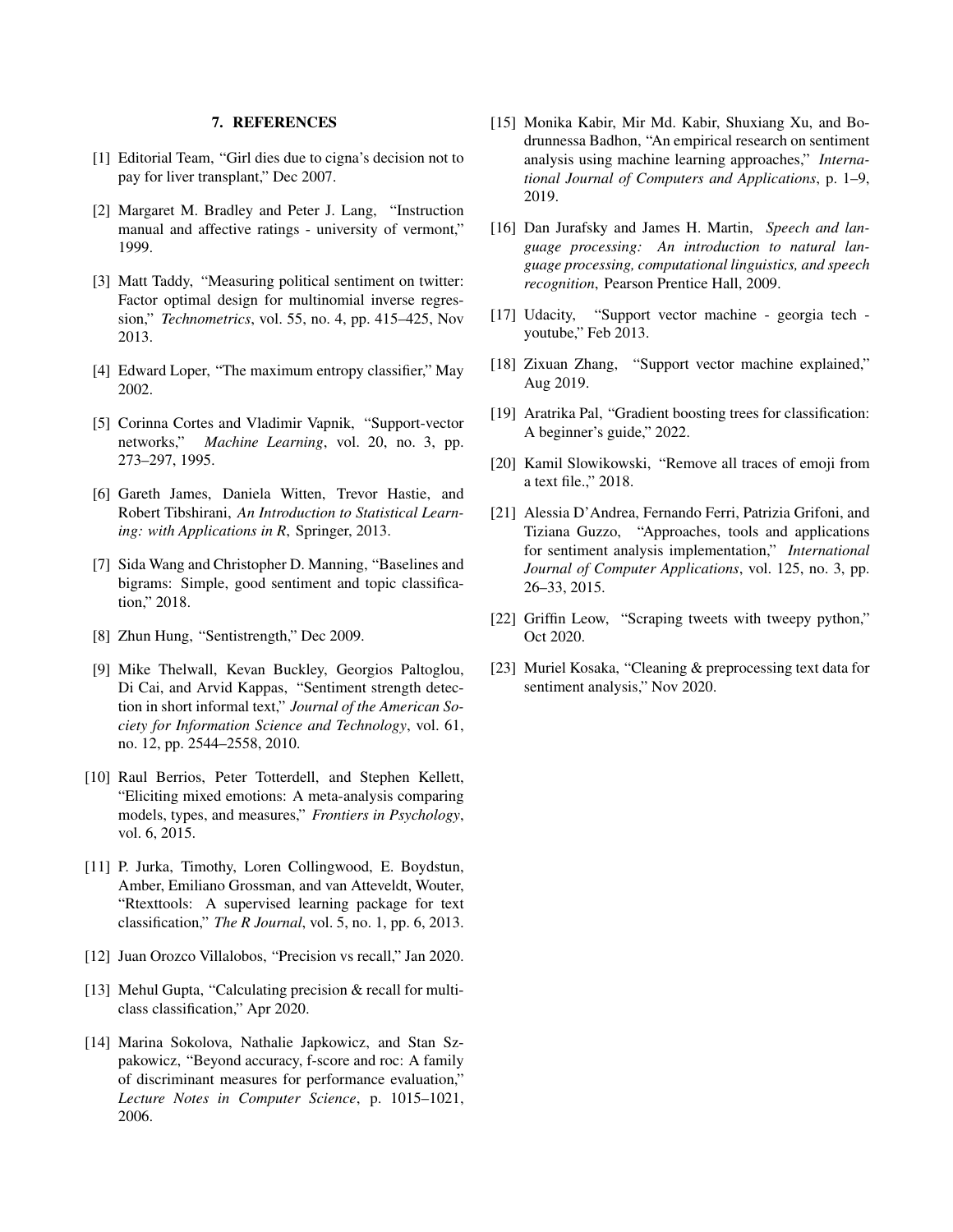#### 8. APPENDIX

#### <span id="page-14-0"></span>8.1. Wed Scraping Code

Presented below is the Python program that was used to scrape the tweets that were used in this study. The code was adapted from [\[22\]](#page-13-0).

```
def scraptweets(search_words, date_since,
numTweets, numRuns):
    # Define a for-loop to generate tweets
    # at regular intervals
    # Define a pandas dataframe to store the date:
   db_tweets = pd.DataFrame(columns = [
    'username', 'acctdesc', 'location',
   'following','followers', 'totaltweets',
   'usercreatedts', 'tweetcreatedts',
    'retweetcount', 'text', 'hashtags']
                                )
   program_start = time.time()
   for i in range(0, numRuns):
        # We will time how long it takes to
        # scrape tweets for each run:
       start\_run = time.time()# Collect tweets using the Cursor object
        # Each item in the iterator has various
        # attributes that you can access to get
        # information about each tweet
       tweets = tweepy.Cursor(api.search,
       q=search_words, lang="en",
       since=date_since,
       tweet_mode='extended').items(numTweets)
        # Store these tweets into a python list
       tweet_list = [tweet for tweet in tweets]
       print(len(tweet_list))
        # Begin scraping the tweets individually:
       noTweets = 0for tweet in tweet_list:
        # Pull the values
           username = tweet.user.screen_name
           acctdesc = tweet.user.description
           location = tweet.user.location
            following = tweet.user.friends_count
            followers = tweet.user.followers_count
           totaltweets =
           tweet.user.statuses_count
           usercreatedts = tweet.user.created_at
           tweetcreatedts = tweet.created_at
           retweetcount = tweet.retweet_count
           hashtags = tweet.entities['hashtags']
           try:
               text =
               tweet.retweeted_status.full_text
            except AttributeError:
            # Not a Retweet
               text = tweet.full_text
            # Add the 11 variables to the
            # empty list - ith_tweet:
            ith_tweet = [username, acctdesc,
```
location, following, followers, totaltweets, usercreatedts,

```
tweetcreatedts, retweetcount,
        text, hashtags]
        # Append to dataframe - db_tweets
        db_tweets.loc[len(db_tweets)] =
        ith_tweet
        # increase counter - noTweets
        noTweets += 1
    # Run ended:
    end_run = time.time()duration_run =
    round((end_run-start_run)/60, 2)
    print('no. of tweets scraped for run {}
    is {}'.format(i + 1, noTweets))
    print('time take for {} run to complete
    is {} mins'.format(i+1, duration_run))
    time.sleep(920) #15 minute sleep time
# Once all runs have completed, save them to
a single csv file:
from datetime import datetime
# Obtain timestamp in a readable format
to_csv_timestamp =
datetime.today().strftime('%Y%m%d_%H%M%S')
# Define working path and filename
path = os.getcwd()filename = path + to_csv_timestamp
+ 'tweets.csv'
# Store dataframe in csv with creation
# date timestamp
db_tweets.to_csv(filename, index = False)
program end = time.time()print('Scraping has completed!')
print('Total time taken to scrap is
{} minutes.'.format(round(program_end -
program_start)/60, 2))
# Calling the function
scraptweets('#insertyourhashtag
-filter:retweets', 'insert_date_since',
```
#### 8.2. Preprocessing Code

Presented below is the Python program that was used to preprocess the raw P&C insurance-related tweets. A similar procedure was used to preprocess raw life insurance-related and health insurance-related tweets. The code was adapted from [\[23\]](#page-13-0)

insert\_numTweets, insert\_numRuns)

```
nlp = spacy.load('en',
            disable=['parser', 'ner'])
# lowercase all reviews
PandC_df['new_reviews'] =
PandC_df['text'].apply(
   lambda x: " ".join(x.lower() for
    x in x.split())
```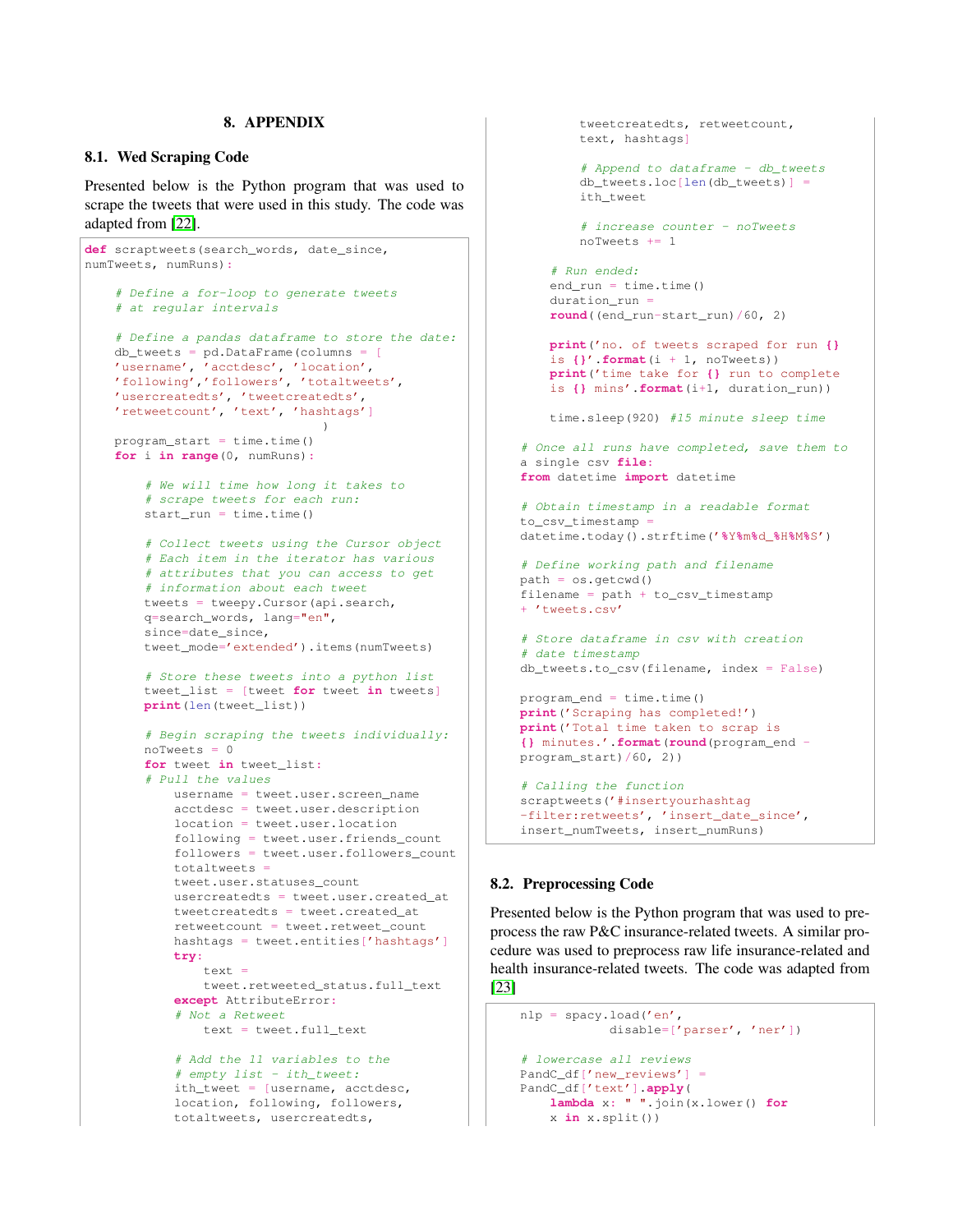```
\lambda# remove punctuation
PandC_df['new_reviews']
= PandC_df['new_reviews'].str.replace(
'\left[\uparrow\wedge w\wedge s\right]'/\wedge'\wedge'# remove emojis
def remove_emoji(text):
    emoji_pattern = re.compile("["
        u"\U0001F600-\U0001F64F" # emoticons
        u"\U0001F300-\U0001F5FF"
        # symbols and pictographs
        u"\U0001F680-\U0001F6FF"
        # transport and map symbols
        u" \U00001F1E0-\U00001F1FF" # flagsu"\U00002702-\U000027B0"
        u"\U000024C2-\U0001F251"
                     "]+", flags=re.UNICODE)
return emoji_pattern.sub(r'', text)
PandC df['new reviews'] =
PandC_df['new_reviews'].apply(
    lambda x: remove_emoji(x)
    )
# removing stop words
stop = stopwords.words('english')
PandC_df['new_reviews'] =
PandC_df['new_reviews'].apply(
    lambda x: " ".join(x for
    x in x.split() if x not in stop)
    )
# Lemmatization removes the grammar tense and
# transforms each word into its original form.
def space(comment):
    doc = nlp(comment)
    return " ".join([token.lemma_
        for token in doc])
PandC_df['new_reviews'] =
PandC_df['new_reviews'].apply(space)
# display the processed dataset
PandC_df.head()
```
#### 8.3. Classification Code

Presented below is the R program that was used to classify and evaluate health insurance-related tweets based on their positive sentiment rating. A similar procedure was used to classify and evaluate health insurance-related tweets based on their negative sentiment rating as well as life insurancerelated and PC insurance-related tweets based on their respective positive and negative sentiment ratings. The code was adapted from [\[11\]](#page-13-0).

```
library(RTextTools)
# Load the dataset
data_health <- read.csv(file_path,
                header=TRUE)
# Create a document-term matrix
doc_matrix <- create_matrix(
```

```
stemWords=FALSE,
                removeSparseTerms=.5)
# Create a container
container <- create container(doc matrix,
                data_health$Positive,
                trainSize=1:1000,
                testSize=1001:nrow(
                data_health), virgin=FALSE)
# Train the models
SVM <- train_model(container,"SVM")
BOOSTING <- train_model(container,"BOOSTING")
BAGGING <- train_model(container,"BAGGING")
RF <- train_model(container,"RF")
TREE <- train_model(container,"TREE")
# Classify the models
SVM_CLASSIFY <- classify_model(container, SVM)
BOOSTING_CLASSIFY <- classify_model(container,
                        BOOSTING)
RF_CLASSIFY <- classify_model(container,
                            RF)
BAGGING_CLASSIFY <- classify_model(container,
                            BAGGING)
TREE_CLASSIFY <- classify_model(container,
                            TREE)
# Generate precision, recall, and F-scores
analytics <- create_analytics(container,
            cbind(SVM_CLASSIFY,
            BOOSTING_CLASSIFY,
            BAGGING_CLASSIFY,
            RF_CLASSIFY,
            TREE_CLASSIFY))
summary(analytics)
# Cross Validation
SVM <- cross_validate(container, 5, "SVM")
# A similar approach was used for
# the other algorithms
# Runtime Analysis for SVM
start.time <- Sys.time()
SVM <- train_model(container,"SVM")
SVM_CLASSIFY <- classify_model(container, SVM)
analytics <- create_analytics(container,
                cbind(SVM_CLASSIFY))
```
data health\$new reviews, language="english", removeNumbers=FALSE,

```
end.time <- Sys.time()
end.time - start.time
```